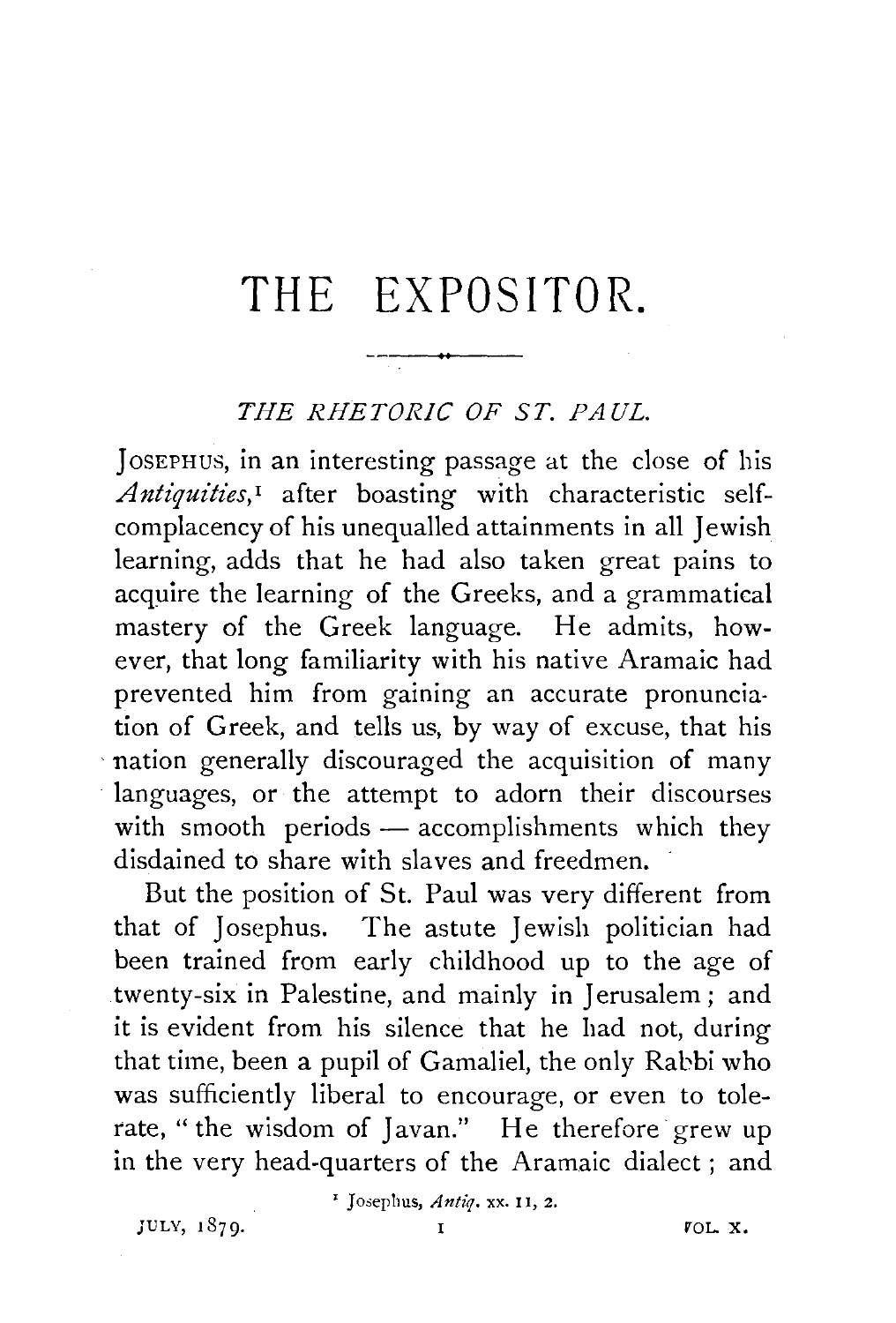although Palestine was at that period sufficiently bi· lingual to furnish plenty of opportunities for learning Greek as a spoken language, it could never have been to Josephus quite so familiar as his native tongue. With St. Paul these conditions were reversed. By birth a Hebrew of the Hebrews, he was by training a Hellenist. He had grown up, certainly until boy· hood, in one of the most famous of pagan cities, where he would only hear Aramaic in the synagogue, and perhaps sometimes in the family circle, but where he would hear Greek spoken on every side directly he stepped into the street. He must have learnt the language without any conscious labour, and almost as his mother-tongue, And when he went to Jerusalem, he became a member of the school of Gamaliel, which permitted the study of Greek authors, in order to unite -at least ideally-the *tall£th* of Shem with the *pallium*  of Japhet. St. Paul's Greek is less strictly accurate and more provincial than that of his famous contemporary, but it is incomparably more forcible, and probably it was used with far greater ease. And there was this further difference between their styles: that while St. Paul cared very much for what he had to say, he cared to a much lower degree than Josephus about the *manner* of saying it."

The notion, so often repeated, that St. Paul was a classical scholar, profoundly versed in heathen authors, is, as I shall prove elsewhere, a complete delusion. His quotations from Menander, Aratus, and Epimenides, are mere stock quotations, of which the two first occur in more than one writer, and the third is a fami. liar national proverb. They do not furnish the smallest

<sup>2</sup> I Cor. i. 17; ii. 4. *ouk iv πει*δίς ανθρωπίνης σοφίας λόγοις.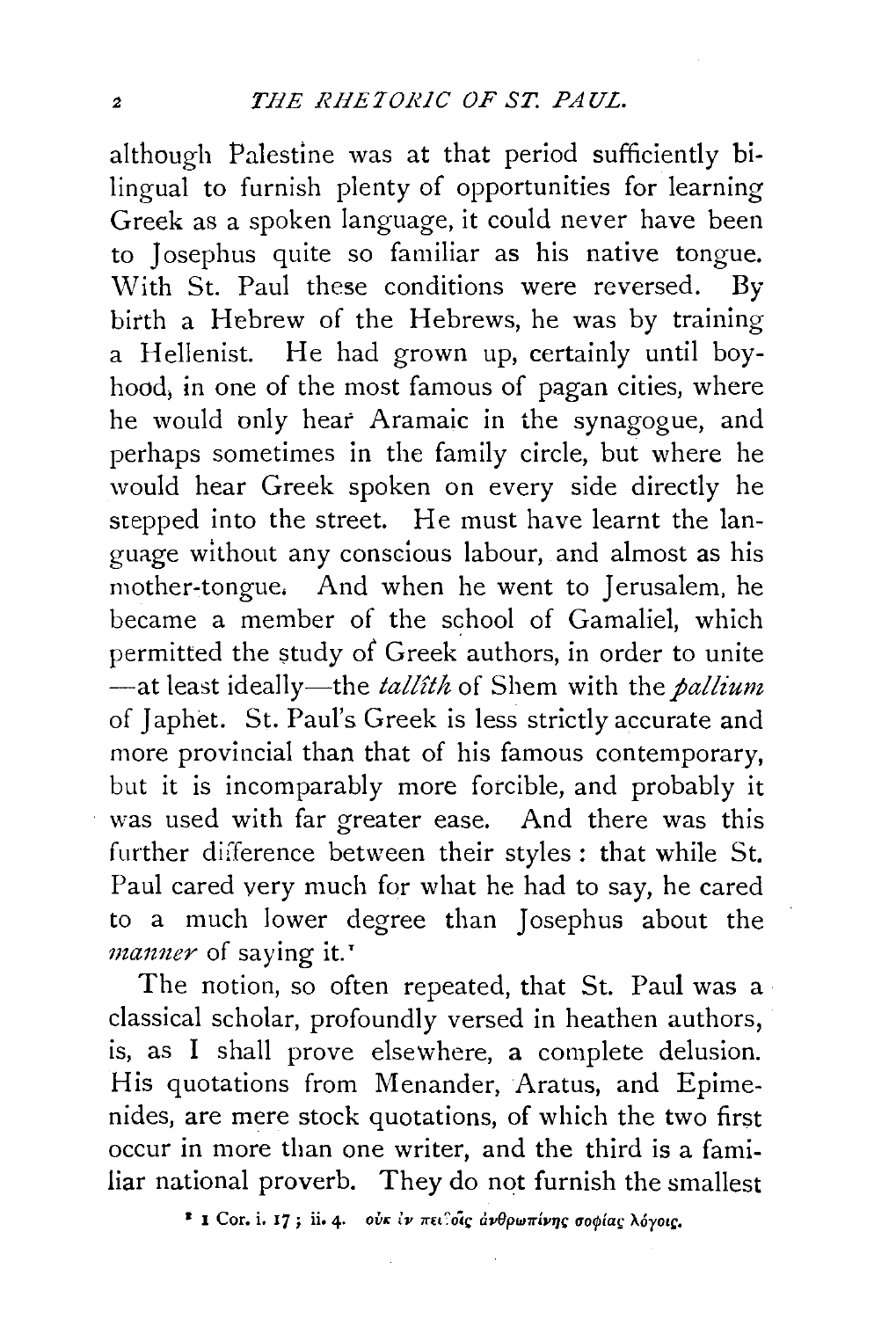evidence of an advanced classic culture, the existence of which is decisively *disproved* both by the omission of all direct references in the Apostle's writings, even where we should naturally look for them, and by the total absence of any traceable *impress* left by the Greek authors on the most susceptible of intellects. It is, I think, certain that with the great masterpieces of ancient literature-with Homer, with Sophocles, with Plato, with Aristotle - Paul was absolutely unacquainted. There is, indeed, a close resemblance in form between him and one eminent Greek, the historian Thucydides ; and a book was written in the last century, by Bauer, called *Philologia Thucydideo-Paulina* (1773), to shew how closely the two writers resembled each other in their *syntaxis ornata,* or "figures of speech." And yet no scholar has ever seriously maintained that St. Paul had read Thucydides. The narrative, so full of immortal interest to us, would probably have had little or no interest for a Jew, who, like all the rest of his nation, felt an almost entire indifference for secular history. The resemblances between the banished general and the hunted missionary are due to psychological causes. Both suffered from lifelong and virulent opposition; both stood in a relation of antagonism to the main current of feeling in their nation ; both were men whose thoughts were of a nature to strain to the utmost the capacities of language; both, in the endeavour to obtain a direct grasp of conceptions in all their bearings, display " a love of antithesis and contrast, rising, not unfrequently, to paradox;"<sup>1</sup> both were accustomed to let the syllogism of grammar yield to the syllogism of emotion ; both,

<sup>&</sup>lt;sup> $\bullet$ </sup> See some excellent remarks in Baur, *Pattius*, ii, 281 (Eng. trans.).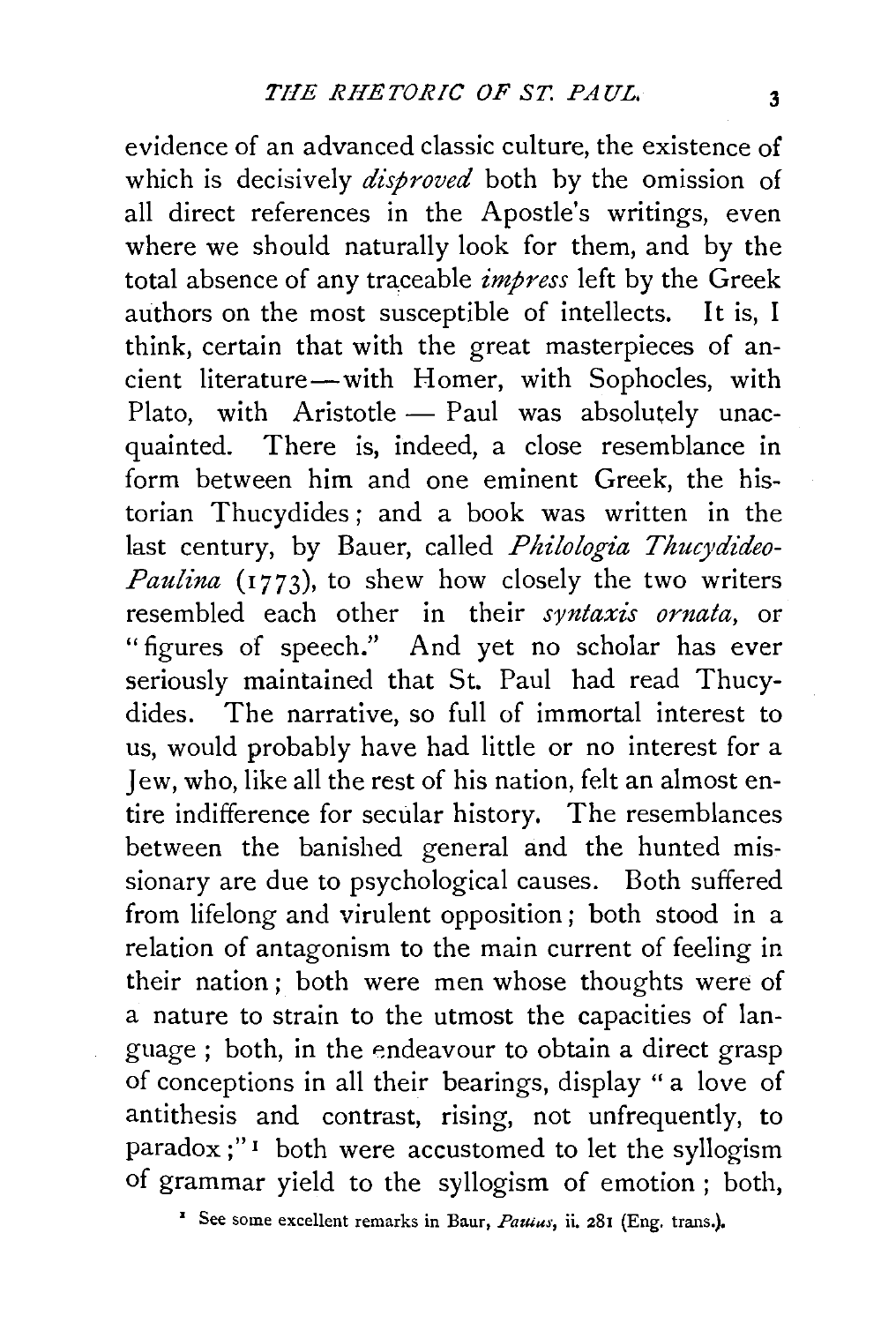though capable of the most powerful eloquence, display a certain disdain for literary polish, because, while they cared much for ideas, they cared little for the form in which they were expressed. The resemblances would have been nearly as striking if they had written in two different languages. It is, no doubt, a curious psychological fact, illustrative alike of St. Paul's peculiarities and of his complex training, that "it is in the dialectical skill of Aristotle, the impassioned appeals of Demosthenes, the complicated sentences of Thucydides, far more than in the language of Moses or Solomon, or Isaiah, that the form and structure of his arguments finds its natural parallel;"-yet at the same time it is all but certain that with the writings of those philosophers, orators, and historians, he was very little or not at all acquainted.

But if Paul be so careless of style as these remarks would seem to imply, some may feel inclined to ask whether it is not a misnomer to talk of his rhetoric ? Now as to this I would observe that it is only true to say that he is careless of style when by style we mean something polished and artificial. A style may be faulty, may be liable to a thousand criticisms, may be too rough or too ornate, or too indifferent to rhythm, or too neglectful of grammar, and yet may be incomparably the best style which a particular man could have used, because it sprang naturally from his character and education, and is therefore most exactly expressive of himself  $;$  -of himself as the complex total result of his original temperament, and of the modifications which it has undergone from the myriads of influences for which he has shewn the greatest affinity. The best style a man can have is "the style of his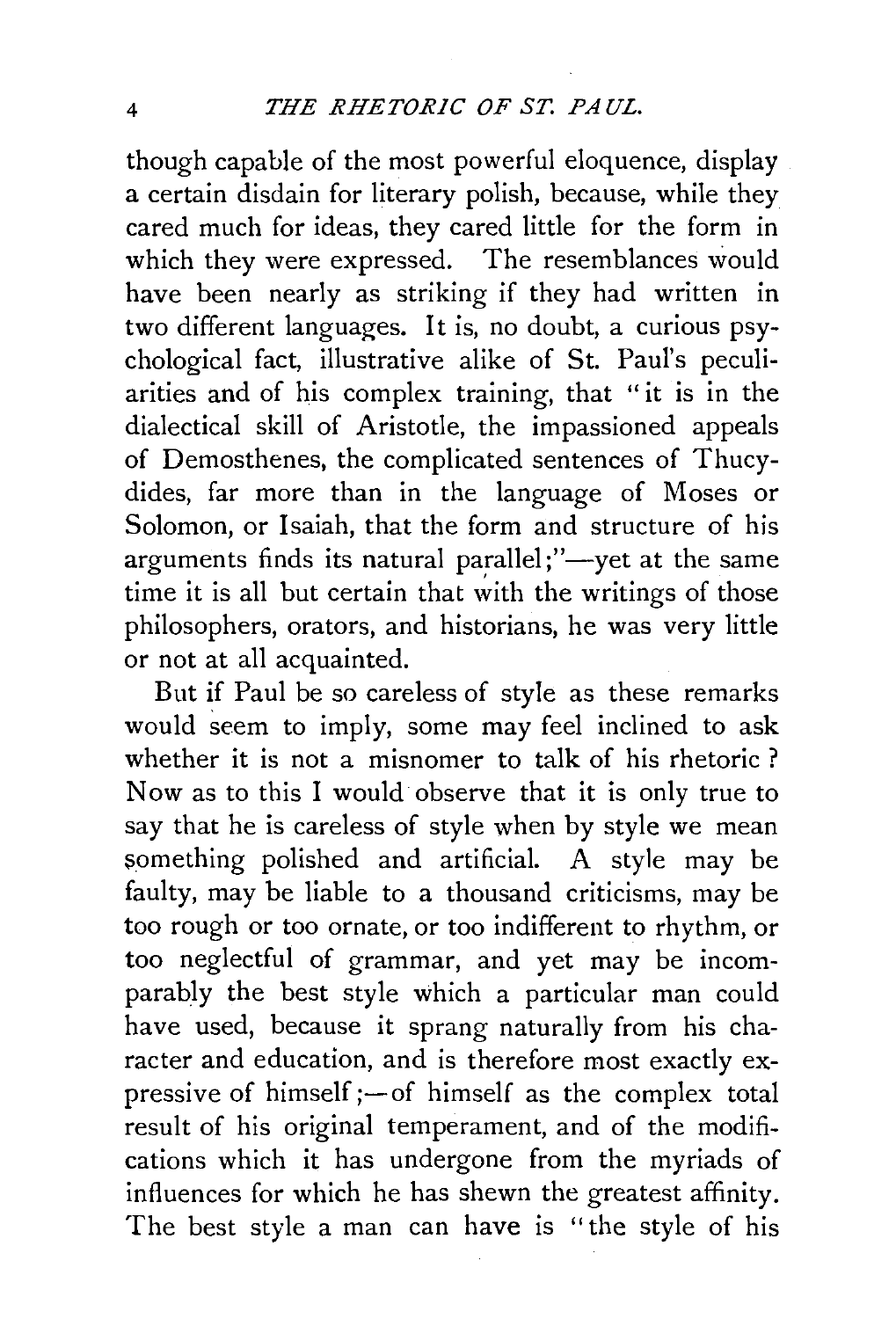thought." The style of Æschylus is turgid, that of Aristotle dry, that of Virgil elaborate; yet who would wish to alter a word or line that they have written? We should do wrong to make models of Milton's impassioned rhapsodies, or Sir Thomas Browne's quaint Latinisms, or Butler's emotionless aridity; but should we not have been the losers if they had written otherwise ? Of modern writers, Macaulay is antithetic, Ruskin florid, Carlyle almost grotesque; yet we do not wish their style changed, because in each instance the style has "the defects of its qualities," and is most expressive of the individuality of those great writers. It is not true that Buffon said, "Le style c'est l'homme;" but it is true that he said, "Le style c'est *de* l'homme;"<sup>1</sup> and, as Grimm remarked about Montesquieu, it is "better to have *the style* of *genius* than to have *the genius* of *style."* 

Now, if there had been reviewers in the days of St. Paul, they might have passed upon him censures without end. How careless are those unfinished sentences! What ungraceful and tedious repetitions of the same word again and again ! What extraordinary confusions of metaphors ! What a barbarous cilicism! What a vulgar expression! What an obscure sentence! What a violent paradox ! What a bitter taunt ! If some friendly Atticist or Tarsian professor had got hold of one of the Epistles, to prepare it for publication, he would have made great havoc of it. We should have had whole sentences underscored, and softened down, and squared, and elaborated; graceful variations of the same term; phrases suited to the politest society; all

<sup>&</sup>lt;sup>1</sup> Since writing this sentence I find that "Le style c'est l'homme même" *is* fuund in the earliest editions of Buffon, though the *de* is inserted (perhaps by error) in the later ones.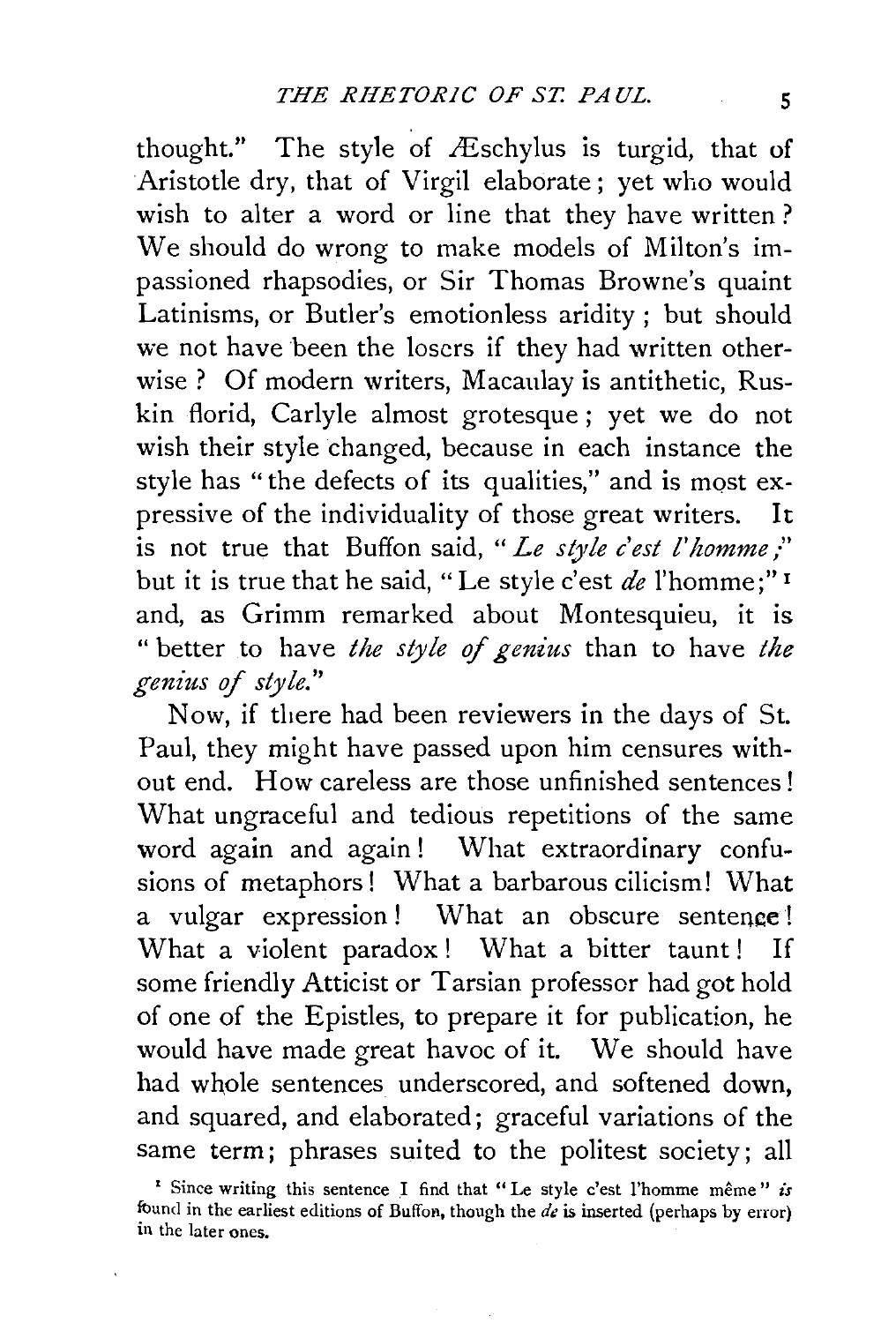provincialisms and irregularities removed. So the Epistles of St. Paul might have been made as correct as those of Philostratus ; but although it would have been impossible to reduce them to the vapid inanity of the immoral pagan sophist, it would have been but too possible to rob them of their characteristic life. Paul's arguments would no longer have been thunders ; he would no longer have spoken "mere flames;" his phrases would no longer have been half battles ; his words would no longer have been "like living creatures, with hands and feet."

But it is a mistake to imagine that, under these circumstances, we cannot talk of the Apostle's rhetoric. That word is so ignorantly misused by writers who pour forth their judgments on all conceivable subjects, that it is now understood to be a condemnation to call a writer "rhetorical." By that expression it is meant to be understood that he is artificially elaborate, that he is insincerely eloquent, that he goes out of his way to find ornamentation, that he only cares for what is called fine writing. It has become a sort of reproach, which might be levelled equally at the  $\mu\nu\rho o \beta \rho \epsilon \chi \epsilon \hat{i} s$ *cicinni* of Mæcenas and "the sevenfold chorus of hallelujahs and harping symphonies" of Milton's prose. But what is rhetoric ? It is nothing more or less than the art of expression; and that art may be inspired by genuine emotion, and come in the form of perfectly natural and spontaneous utterance. The style of a writer who is powerfully swayed by his feelings often seems to be modelled into conformity with certain artificial figures of speech, only because those very figures of speech-as is proved by their existing in all languages-are the immediate result of psychological in-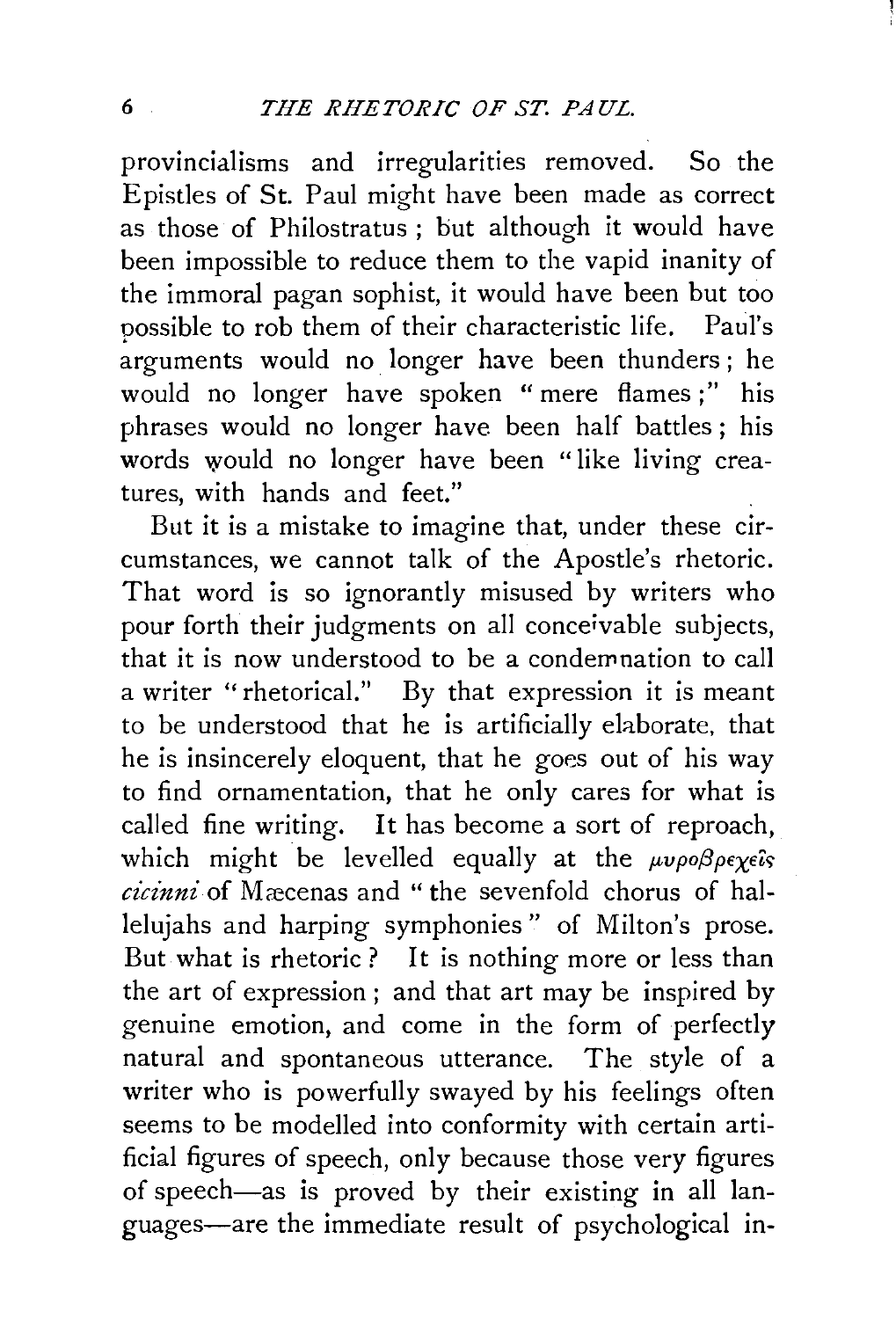fluences. If rhetoric in general were my subject, it would be easy to shew that there is not a figure of speech which does not exist in the literature of every civilized language, whether Aryan or Semitic, and which is not found in the earliest recorded specimens of those literatures. I have in part shewn this in my *Chapters on Language;* and in the *Brief Greek Syntax* I have quoted numerous instances to shew that many of the figures of Greek rhetoricians were equally familiar to Hebrew prophets. But, setting figures of speech aside for the moment, a passage is rhetorical when it expresses what it has to express in such a manner as to bring it home with the utmost vigour to the mind of the hearer or reader. It is rhetorical when the thought owes something of its power of appeal to the form in which it is expressed no less than to its intrinsic force. In this sense St. Paul, like all the greatest writers in the world, is at times overwhelmingly rhetorical—rhetorical with the rhetoric of a deep emotion and an intense individuality.

Take, as a remarkable instance, the passage (Rom. ii.  $17-23$  on which I touched in a former paper, and which, following the correct reading, and bringing out the force of the words, may be rendered as follows: $\frac{...}{...}$ " But if thou bearest the proud name of Jew, and reposest on the law, and boastest in God, and dost recognize the Will, and discriminatest things transcendent, and art confident that thyself art a leader of blind men, a light of them in darkness, an instructor of fools, a teacher of babes, having a form of knowledge and of truth in the law  $-$  thou, then, that teachest another, dost thou not teach thyself? Preacher against theft, art thou a thief? Forbidder of adultery, art thou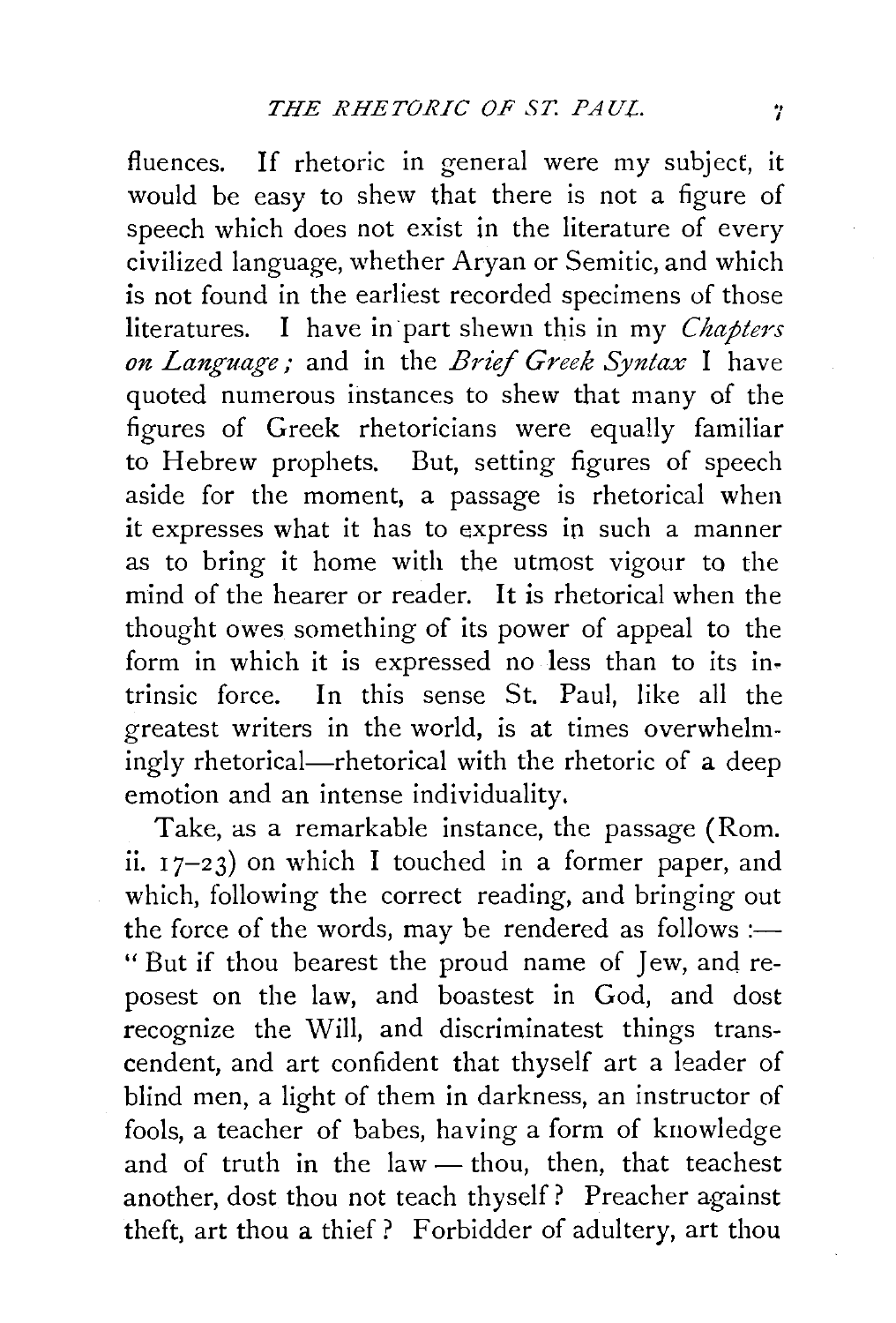an adulterer? Loather of idols, dost thou rob temples ?" Now, it would have been perfectly easy to express every thought in this passage in an entirely uhrhetorical manner. The rhetoric consists, first, in the consummate irony of the apparently respectful picture of a Pharisee in all the full- blown prestige of sanctimonious dignity—and then the *aposiopesis* by which the sentence is broken off, the hypothesis unfinished, the construction changed, and, with a most unexpected apostrophe, the interlocutor is suddenly overwhelmed with a series of crushing questions. The very splendour and force of the passage lie in that element which we should characterize, and rightly characterize, as powerfully rhetorical.

Take another celebrated passage-the sixth Chapter of the Second Epistle to the Corinthians. As he dictates that passage to his amanuensis, St. Paul seems to be struck with the spontaneous outburst of his own inspired eloquence, and pauses in the midst of it to say to the Corinthians, " Corinthians ! our mouth has been opened to you, and our heart has been broadened," in order that he may found on this open-hearted passion of words the appeal : " Ye are not being straitened in us "-there is no compression, no limitation, in *my*  love for you-" but ye are being straitened in your own feelings "-the coldness, the want of effusive sympathy, is with you. " I speak to you, then, as to children. Pay me back in kind : be ye, too, broadened in sympathy to me." But wherein consists the eloquence and rhetoric of the previous passage, in which he feels that he has poured out his very heart ? St. Paul might have given, in the most specific and unrhetorical way, a catalogue of his persecutions and sufferings;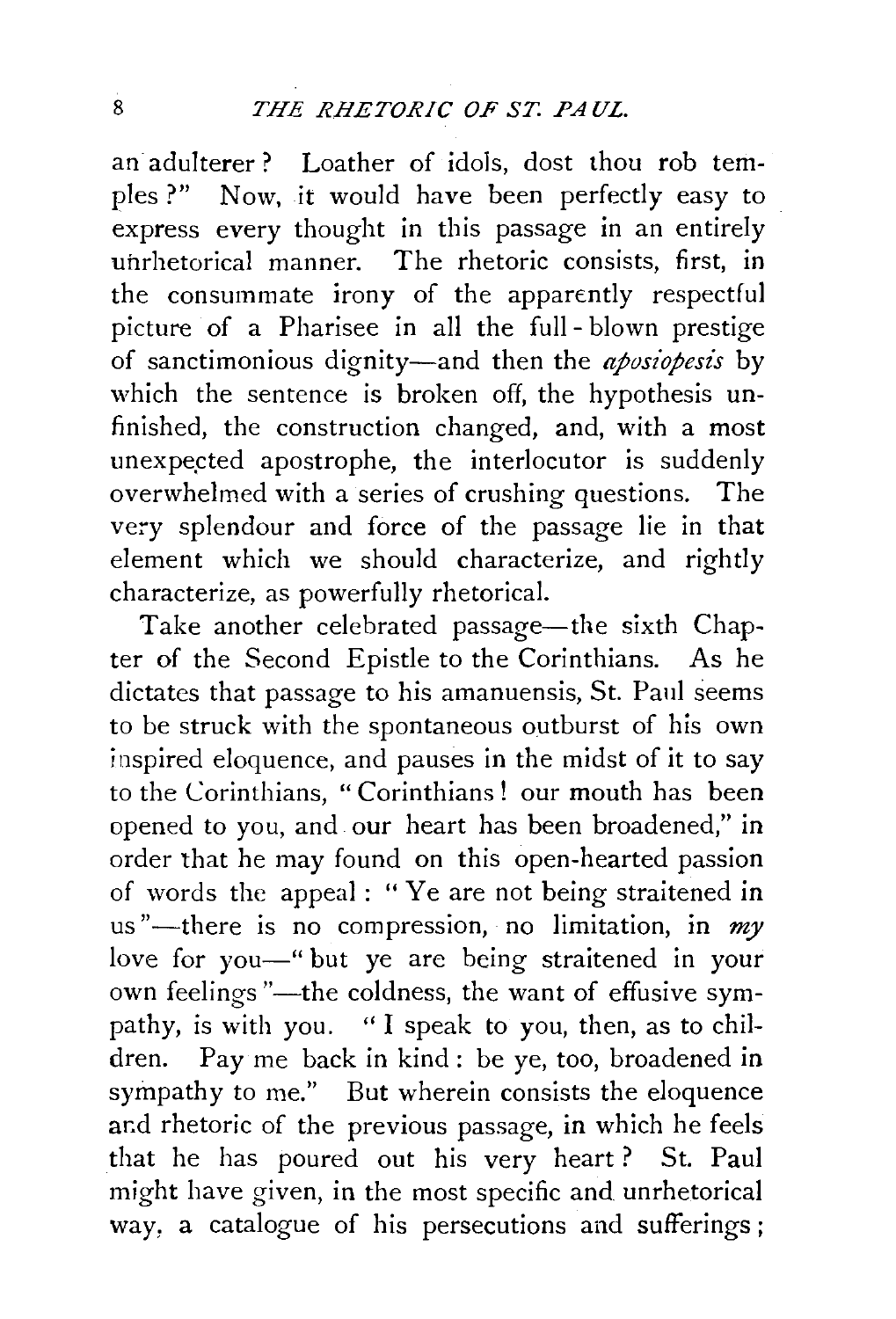but in this Chapter the power of his description of what a Christian missionary should be, lies almost entirely in its rhetorical features-in its *copia verborum*, in its balanced rhythm, its varied use of the same preposition  $(ev)$ , its sudden change (Verse 7) to another preposition ( $\delta u$ ), and then in the sudden outburst of striking antitheses : $-$ 

"As deceivers and true; as being ignored yet fully recognized; as dying, and behold we live! as being chastened, and not being slain ; as grieving, yet ever rejoicing; as paupers, yet enriching many; as having (€xowrec;) nothing, and having all things to the full *(«aTEXoVTec;)."-Here* we have not only *antithesis* and striking *paradox,* and the picturesque working out of a conception *(epexergasia),* but also that equality of clauses and assimilation of endings which was kriown to Greek rhetoric as *parisosis* and *paromoiosis,* 1 and which would come all the more naturally to St. Paul from his familiarity with the antithetic parallelisms of Hebrew poetry. Not only in this Chapter, but throughout this impassioned latter section of the Epistle (which some have regarded as a separate letter), St. Paul is evidently' in what is called a rhetorical mood, which is merely equivalent to saying that he is writing with deep emotion. And it is remarkable that the same features of style invariably appear when he is referring to that " Iliad of woes" his missionary life. In  $\tau$  Corinthians iv. 8-11 we find it mixed with a most biting irony. In 2 Corinthians xi. 26 the colour of the picture is heightened by the repetition of the words

<sup>r</sup>Aristotle, *Rhet.* iii. 9, 9, of which 2 Cor. vi. affords abundant illustrations e.g., "As dying, and, behold, we live" (general antithesis, άντικειμένη); ως λυπούμενοι αεί δε χαίροντες, &c. (parisosis of periods); παιδευόμενοι και μη θανατούμενοι (paromoiosis of final syllables) ; to say nothing of the *paronomasia* of  $\ell_X$ ovreg and ατέγοντες.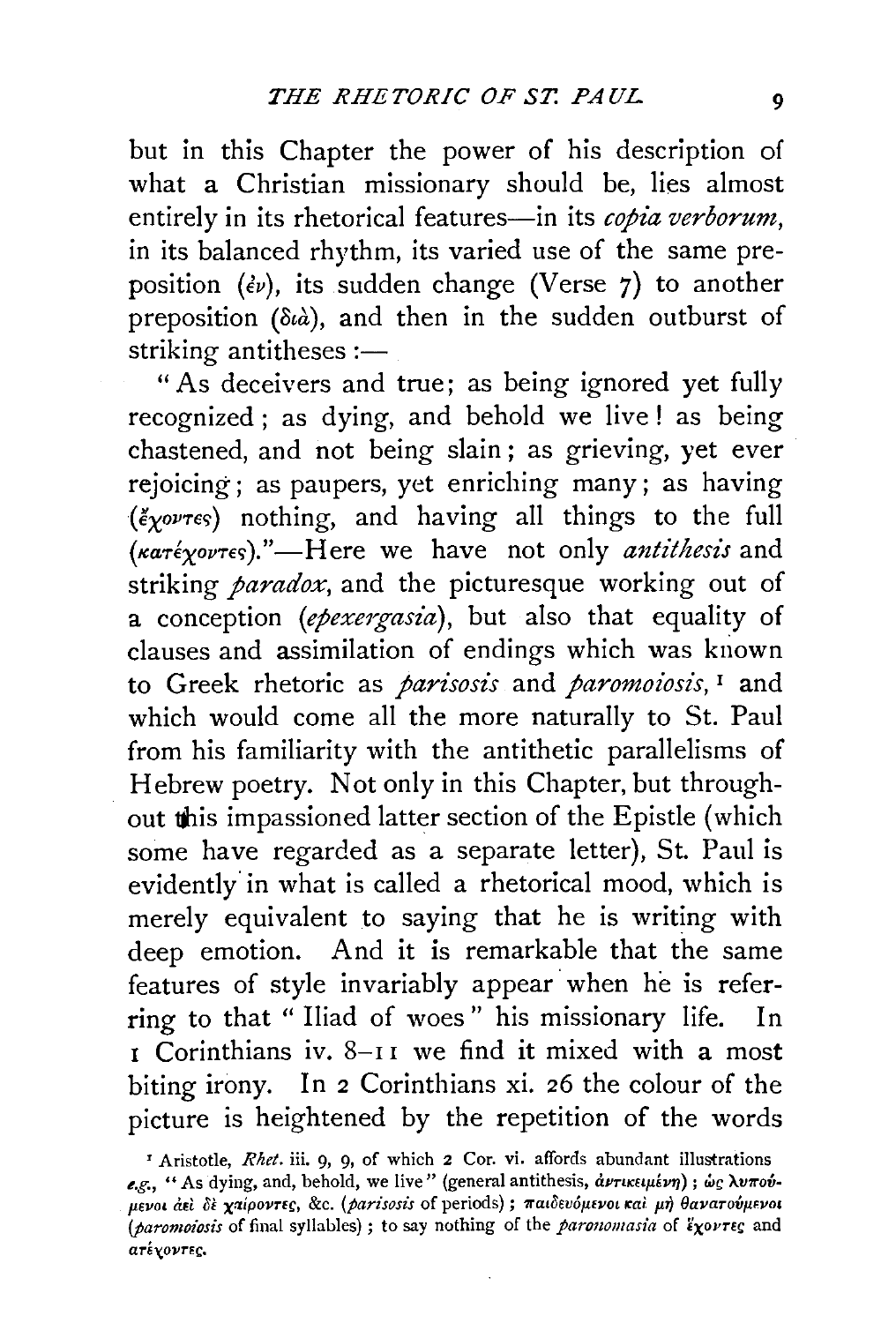*"in perils"* eight times in one verse, which, except for the purpose of rhetoric, is entirely needless, but was known to the ancient rhetoricians as *epanaphora.* It is a figure by no means infrequent in the writings of St. Paul. There is a fine instance of it in Philippians iv. 8: "Finally, brethren, *whatsoever things* are real, *whatsoever things* are venerable, *whatsoever things* are just, *whatsoever things* are pure, *whatsoever things* are lovable, *whatsoever things* are of good report; *if there be any.* virtue, if *there be any* praise, think on these things." And again in Philippians ii. I: *"If then there be any consolation* in Christ, *if any* comfort of love, if *any* participation of the Spirit, if *any* emotions and compassions, fulfil my joy." Another striking instance of this figure may be found in 2 Corinthians vii. I I :  $d\lambda\lambda\dot{a}$   $d\pi$ ολογίαν,  $d\lambda\lambda\dot{a}$   $d\gamma$ ανάκτησιν,  $d\lambda\lambda\dot{a}$  φόβον,  $d\lambda\lambda\dot{a}$  έπιπόθησιν, άλλά ζήλον, άλλά εκδίκησιν.

Ancient grammarians held it sufficient to divide all figures of speech into *figures of language (figurae verborum, elocutionis, λέξεως)* and *figures of thought (sententiae, Suavoias*). Aquila, a grammarian of the age of the Antonines, follows Cicero and other ancient authorities when he draws this distinction between them, that *figures of speech* disappear if you alter the words or their order, whereas *figures of thought* remain unimpaired by such a process.<sup>1</sup> But this classification is obviously superficial and unsatisfactory, and the distinction is only one of the roughest kind. It is a somewhat better arrangement to distinguish figures as falling under the heads of-

I. *Figures of colour, i.e.*, those which are due to the imagination, such as personification, simile, metaphor, allegory, metonymy, catachresis, &c.

<sup>1</sup> Cicero, *De Orat.* 3; Voss. *Instt. Orat.* v. I; Glass, *Philologia Sacra*, p. 953.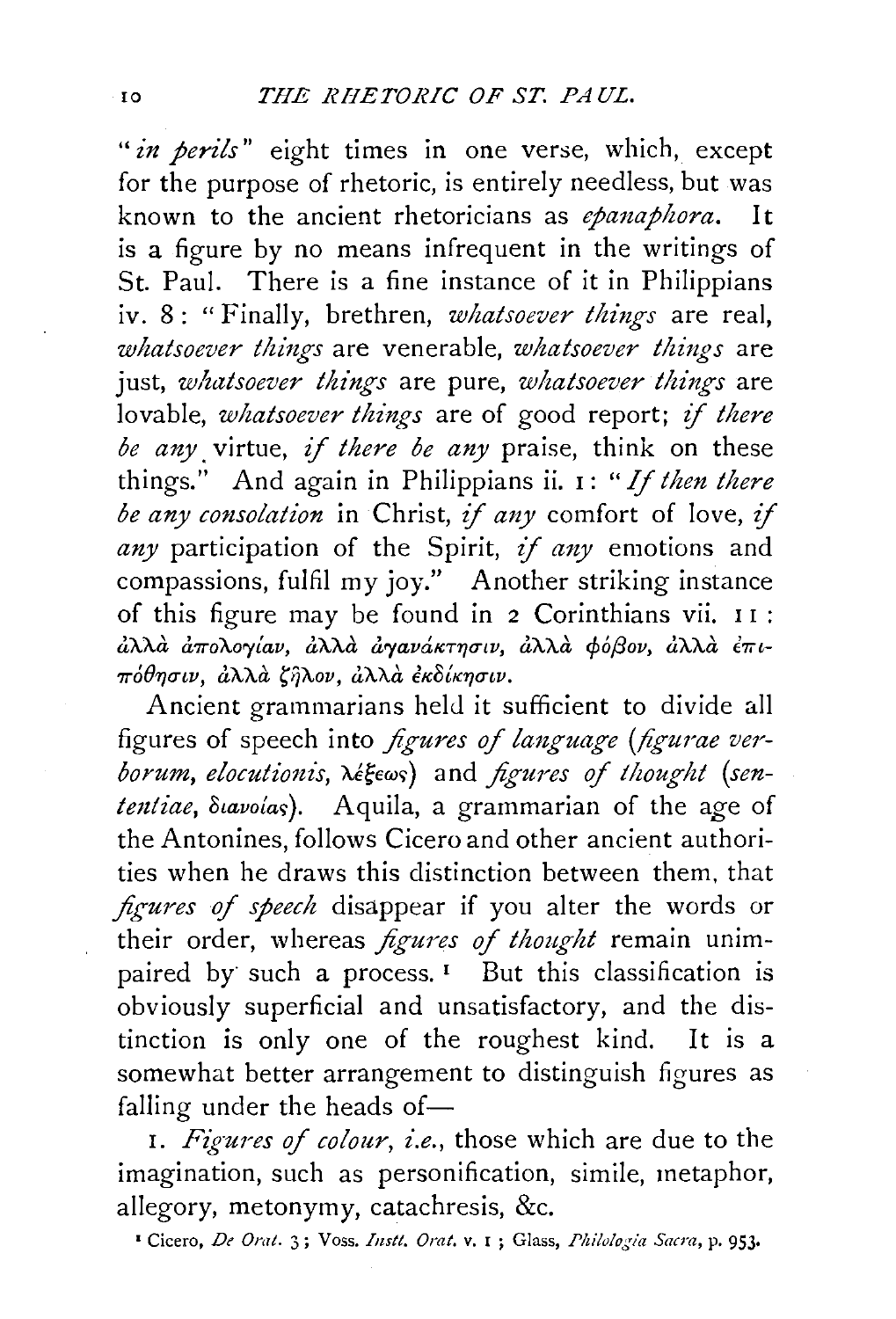2. *Figures of form,* whether due to passion or to conscious art, - which range over an immense field from the natural expressions of emotion to the merest elegances of verbal ornament ; from the animation of *irony* and *aposiopesis* to such mere variations of style as *zeugma*, or of order, as *hysteron proteron* and *chiasmus.* 

3· Figures depending mainly on the analogies of words, on unconscious association of ideas, on resemblances of sound, such as *alliteration*, parisosis, homco*teleuton, parechesis, paronomasia, and plays on names.* 

Now I do not at all intend to enter into an exhaustive discussion of the nature and origin of figures of speech, which would require a volume; or to furnish a complete and careful list of St. Paul's figures of speech, which would require more time than I can at present devote to the subject. But while I think it possible that the youthful Saul may have attended classes in the schools of Tarsus, in which he learnt the rudiments of Stoicism-an interesting question which I cannot now pursue-it seems to me not only possible, but extremely probable, that he had attended classes of Greek rhetoric, and gained a tincture of that then-prevalent training. That this was the case will, I think, hardly fail to be the inference of all who consider merely so much evidence as I shall furnish in this paper.

On *figures of colour* I shall not touch. The Dean of Chester has published a little book on the metaphors of St. Paul, which deals to a certain extent with that branch of the subject. I will merely mention, in passing, the obvious circumstance that nearly all St. Paul's metaphors are social, agonistic, or military; and that.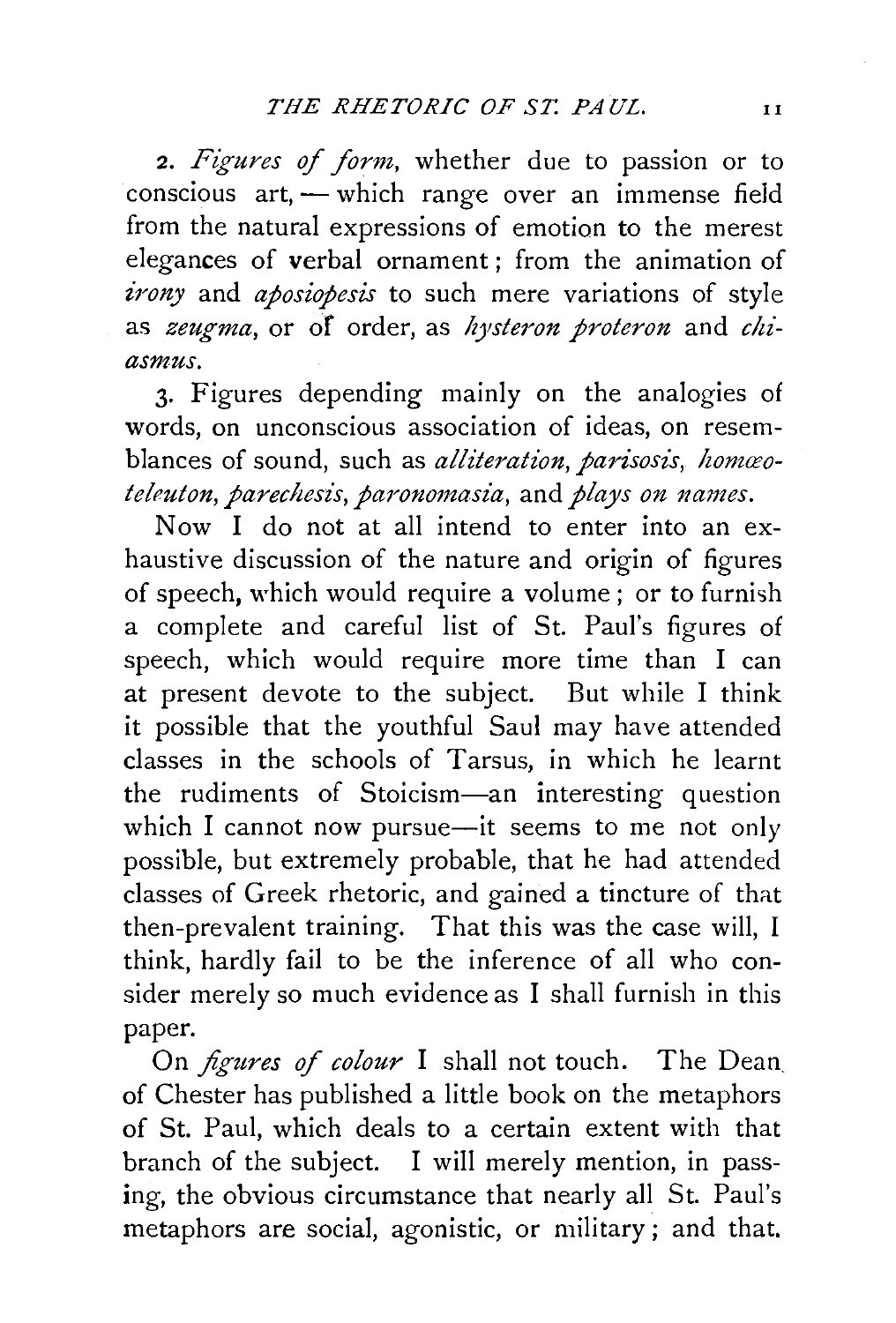through all his Epistles, almost the only metaphor which he derives from natural objects is that of the grafting of the wild olive branch into the fruitful stock, which, singularly enough, is founded on a method of grafting either non-existent or extremely rare.

But coming to the second head, *figures of form*, the instances are not only numerous, but are as varied as are the currents of human passion. Of these I will furnish a few specimens.

 $(1)$  CHIASMUS is a name derived from the Greek letter *Chi*  $(\chi)$ , because in it words are arranged crosswise. It is extremely common in Latin. Thus in such a sentence as, *"Ratio consentit, oratio repugnat,"*  which would be the natural order of the words, a Latin writer, influenced partly by the *parechesis*, or resemblance of sounds, would be almost certain to write, as Cicero does-

> Ratio consentit,  $\geq$ Repugnat oratio.•

placing the two substantives last, and the two verbs in the middle, as in the sentence $-$ 

> He hath filled the hungry with good things; The rich he hath sent empty away ;

or in Milton's lines-

Reason'd high Of freedom and *foreknowledge*, will and fate, Fixed *fate,* free *will,foreknowledge* absolute.

There is a striking instance of this figure in the arrangement of the clauses in Romans ii. 6, 10, where the results of good and evil actions are stated twice over, but the glory and honour which shall follow

' Cicero, *De Fin.* iii. 3·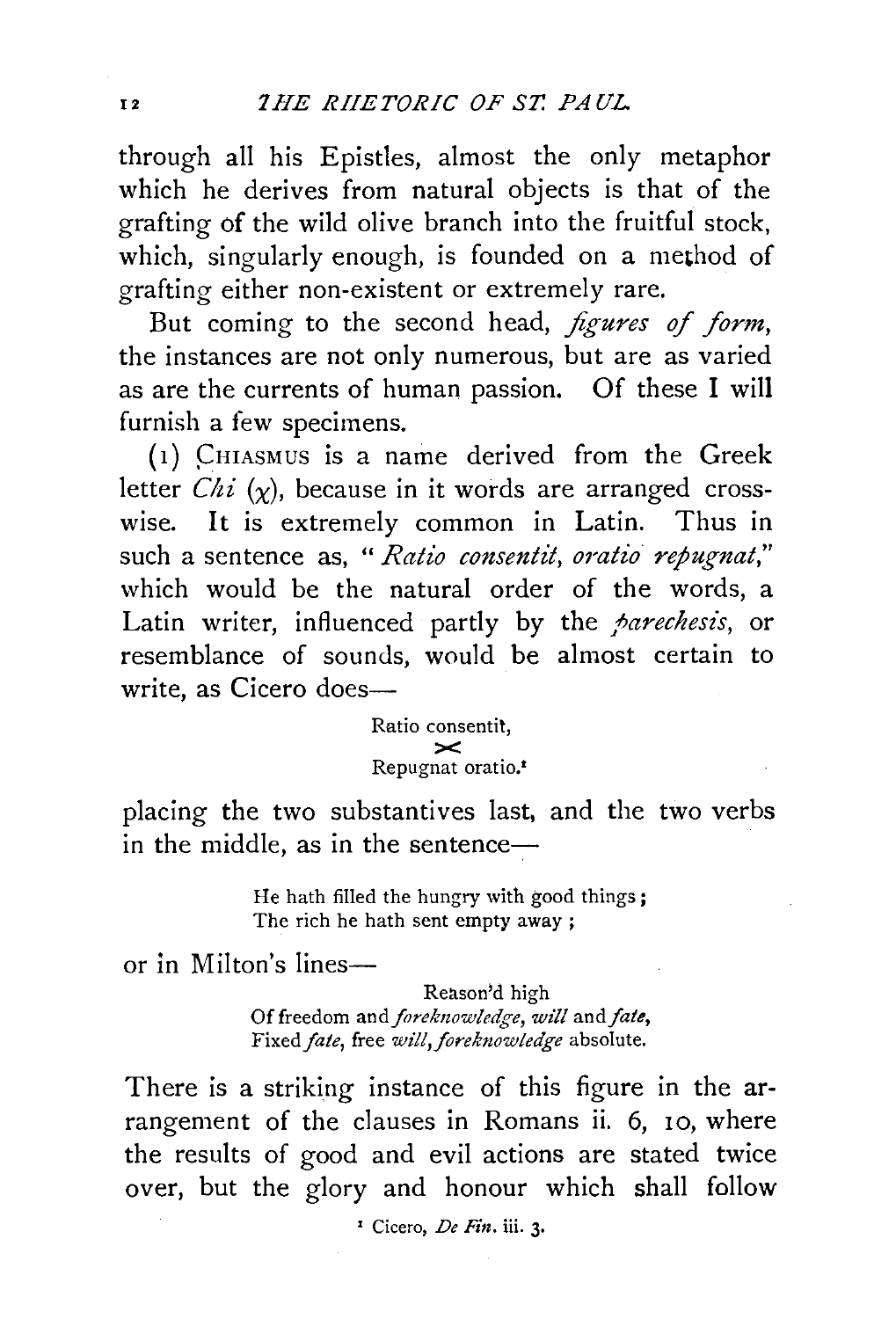patient well-doing are put at the beginning and end, as though to leave the first and last, and therefore the strongest, impression, while the punishments of evildoing are put twice over in the interspace. Bengel has called frequent attention to the use of this figure, which is, however, more common in the Epistle to the Hebrews than in the Epistles of St. Paul. It will be found in nearly every instance that even such changes of order have their own significance. How far more forcible, for instance, than the English is the Greek of *I* Corinthians iii. 17: Εί τις τὸν ναὸν τοῦ Θεοῦ φθείρει,  $\phi$ θερεί τούτον ο Θεός.

(2) EuPHEMISM is the employment of pleasant or harmless words for unpleasant things. It may arise from many different feelings. Among the Greeks it mainly originated in the dread of evil omens, which they carried to such an extent that *euphemein* and *favere linguis,*  which originally meant " to speak words of good omen," came to mean " to be silent," because if, during a sacrifice or any solemn event, any words were used at all, some ill-omened word might slip out among them, and vitiate the entire ceremony. Hence they called the Furies the "gentle ones;" they spoke of a prison as "a *house;"* of an executioner as "*a public officer;"* of dying as *"something happening,"* &c. That "beautiful bright people," as Faber says,

> Hesitated still To offend the blessed presences Which earth and ocean fill ; Their tongues, elsewhere so eloquent, Stammer'd at words of ill.

Now, of this kind of euphemism there is naturally little or no trace in St. Paul, because he had none of the superstition in which it had its root; nor has he any of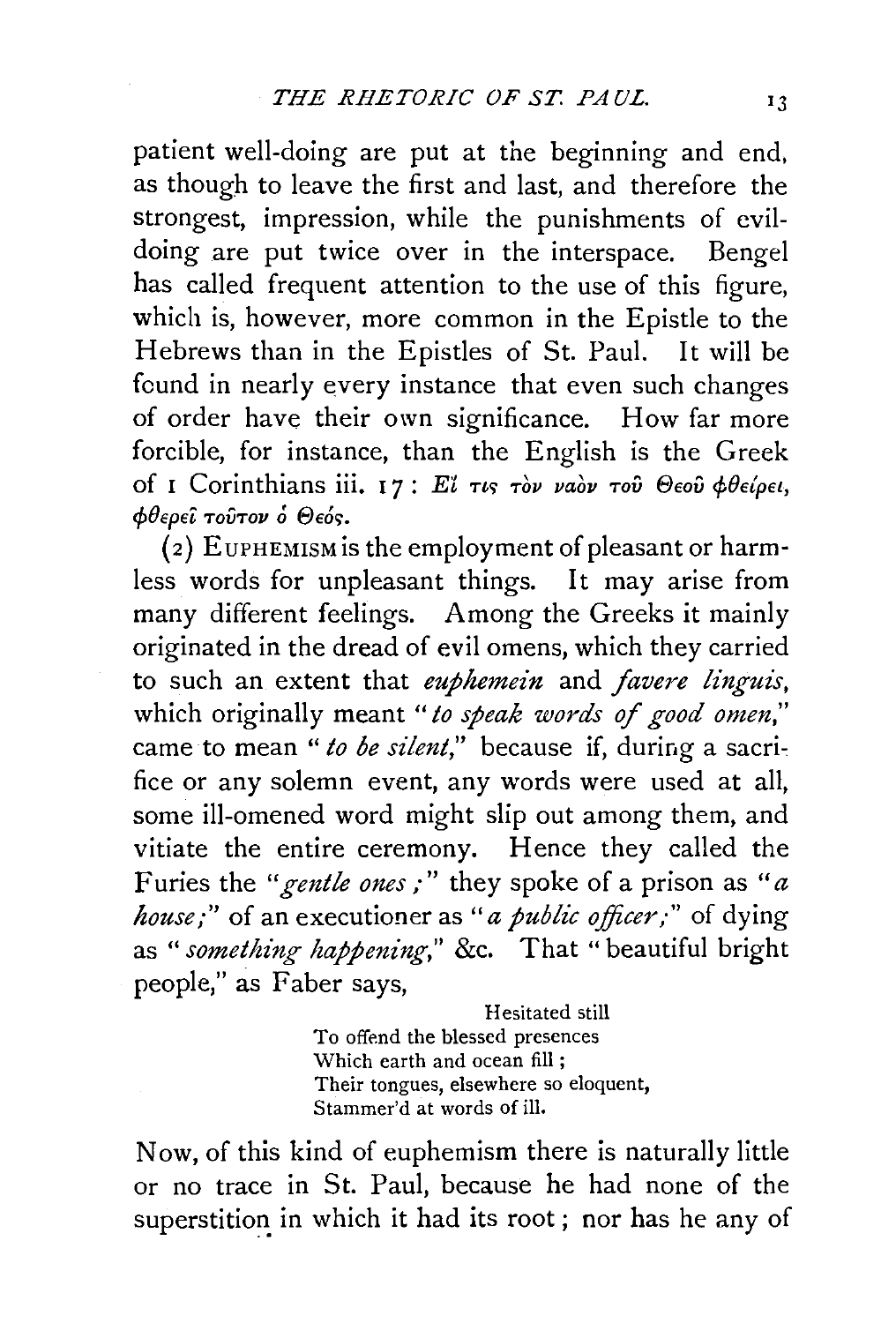that glozing *hypokorisma*, which puts a varnish upon deeds which men are not ashamed *to do,* but which their tongues hold it vile *to name.* To St. Paul death is death, infamy is infamy, and a lie a lie. But we *do*  find in him the honourable euphemism which refrains from needlessly using coarse expressions. His language never wounds the most delicate sense of modesty. When duty requires, he can tear very rudely open the veil of Cotytto ; yet when there is no such necessity, he not only adopts the most refined language, as in *I* Corinthians v. *I*, *2* (*ἔχειν* . . . *ὁ τὸ ἔργον Toῦτο ποιήσας*) and 2 Corinthians vii. II (εν τώ πράγματι), but even does so to an extent which, in some instances  $(e.g., in I$  Thess. iv. 6), entirely and happily obliterates for modern readers the dark and terrible sense which his words had for the early Greek Fathers, as well as for his pagan contemporaries. It would have been better for the Church had all her writers imitated herein his modest reserve and " chaste bashfulness " of language. It is often a duty and a necessity to speak of sin. It can be rarely right to speak of it with wounding and brutal plainness. Language fails of its purpose, warning loses its power, if it is easy to miss its real meaning; but language, in order to be intelligible, does not need to become vile and coarse.

(3) Analogous in some respects to euphemism is LITOTES. The word properly means "smoothness," but it is a technical expression for MEIOSIS, or "lessening." It consists of the intentional use of an expression much less strong than the one which is intended and required. It is, in fact, the suggestion of a strong notion by the employment of an over-weak form of speech. The mental correction supplied by the reader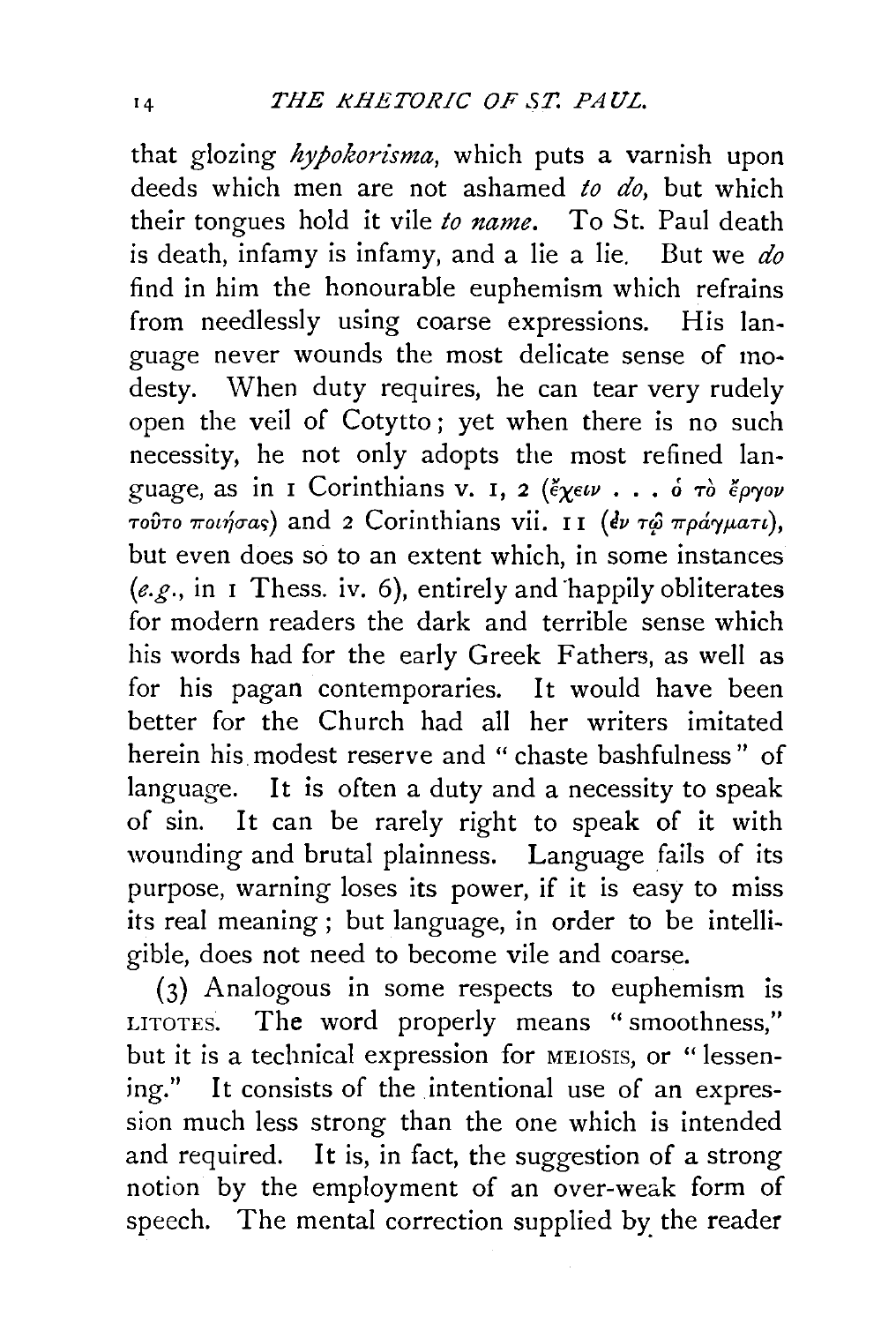comes with all the more force because of its artistic suppression by the writer. Thus, if in speaking of the cannibal tyrant of Egypt, Virgil calls him "the *unpraised* Busiris," the reader instantly supplies with more indignation the thought, "unpraised? nay, *execrable.*" And when Pope writes-

> N arcissa's nature, *tolerably mild,*  To make a wash would *hardly* stew a child ;

he conveys more strongly by his *litotes* the intended impression of the cruel recklessness of womanly vanity. This is a figure which, by a Hebrew idiom, runs through the Hellenistic Greek of the New Testament, as far as the use of the negative is concerned, as in oὐ δικαιωθήσεται πασα σαρξ—"all flesh shall not be justified,'' for " no flesh shall be justified." But St. Paul makes deliberate use of it in such passages as I Corinthians xi.  $22:$  "What am I to say to you? shall I praise you in this? *I praise you not;"* Romans i. 28: " God gave them over to a reprobate mind, *to do the thi11gs which are not convenient;"* Ephesians v. 4: " Neither filthiness, nor foolish talking, nor jesting, which *are not convenient*;" I Corinthians v. 6: "The subject of your boasting is *not good."* In Philemon I8 he uses of the theft of Onesimus the euphemism of charity when he says, " If he hath wronged thee, or *oweth thee ought;*" and he again employs litotes when of this once untrustworthy fugitive he writes, "which in time past was to thee "-he will not write "injurious," but-" *unprofitable.*"

(4) PROPARAITESIS, or "previous deprecation," and *protherapeia,* which the Latins called *captatio benevo*lentia, is the very common rhetorical method by which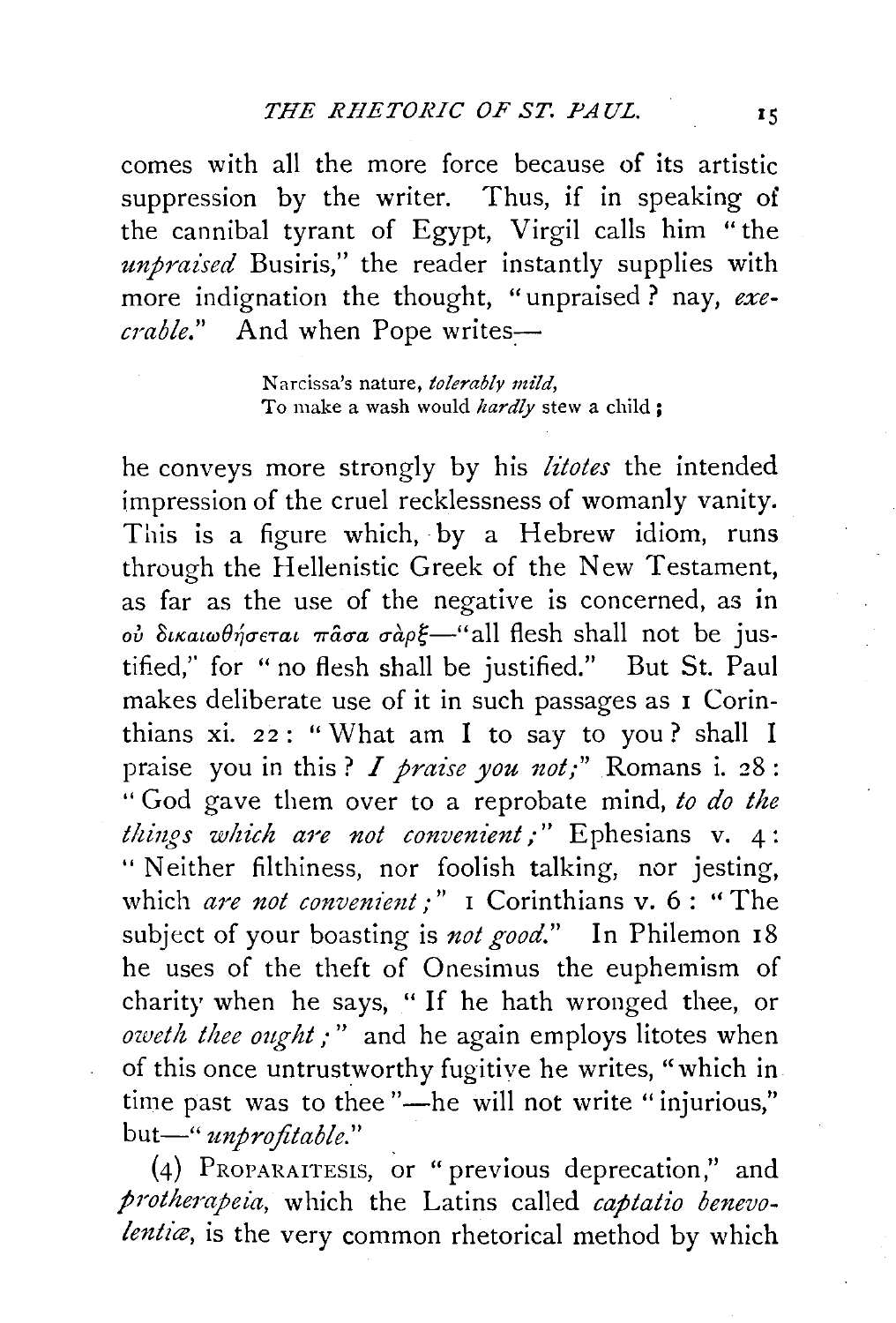a speaker or writer feels his way before making a difficult or offensive statement, or tries to conciliate beforehand the kindly feeling of his hearers or readers. We have very different instances of it in the false and fulsome flattery of Tertullus to Felix, compared with the perfectly true yet dignified and respectful address of Paul to this Procurator and afterwards to Agrippa. We have a marked instance of it in the solemn and pathetic attestation with which he prefaces the stern conclusion of the ninth Chapter of the Epistle to the Romans. We have specimens of it in the prefatory thanksgiving of every general Epistle, with the single exception of that to the Galatians. He had to speak to the Corinthians many bitter truths, yet he begins his letter even to the Corinthians with thanks to God for the gifts and graces which He had bestowed upon them.

(5) PARALEIPSIS, OF PRAETERITIO (also called *occupatio),1* is an ingenious method of saying something which the writer says he will pass over, but to which nevertheless he wishes to allude. We have marked instances of it in Philemon  $19:$  "I will repay thee-*1tot to say to thee* that thou owest to me even thyself besides." I Thessalonians v.  $I : "Of the times and$ seasons, brethren, *ye have no need that I write unto you."* The same convenient form occurs in I Thessalonians iv.  $q$ , and in  $2$  Corinthians ix.  $I$ .

(6) ZEUGMA is a figure by which, often out of mere carelessness, one verb is attached to two nouns of which it only suits the meaning of one, but naturally *suggests* a verb which is suitable for the other. It is a rare figure in English and in modern languages, partly perhaps. because it requires in the reader a quicker

' Auct. *ad Hetmn.* iv. 27.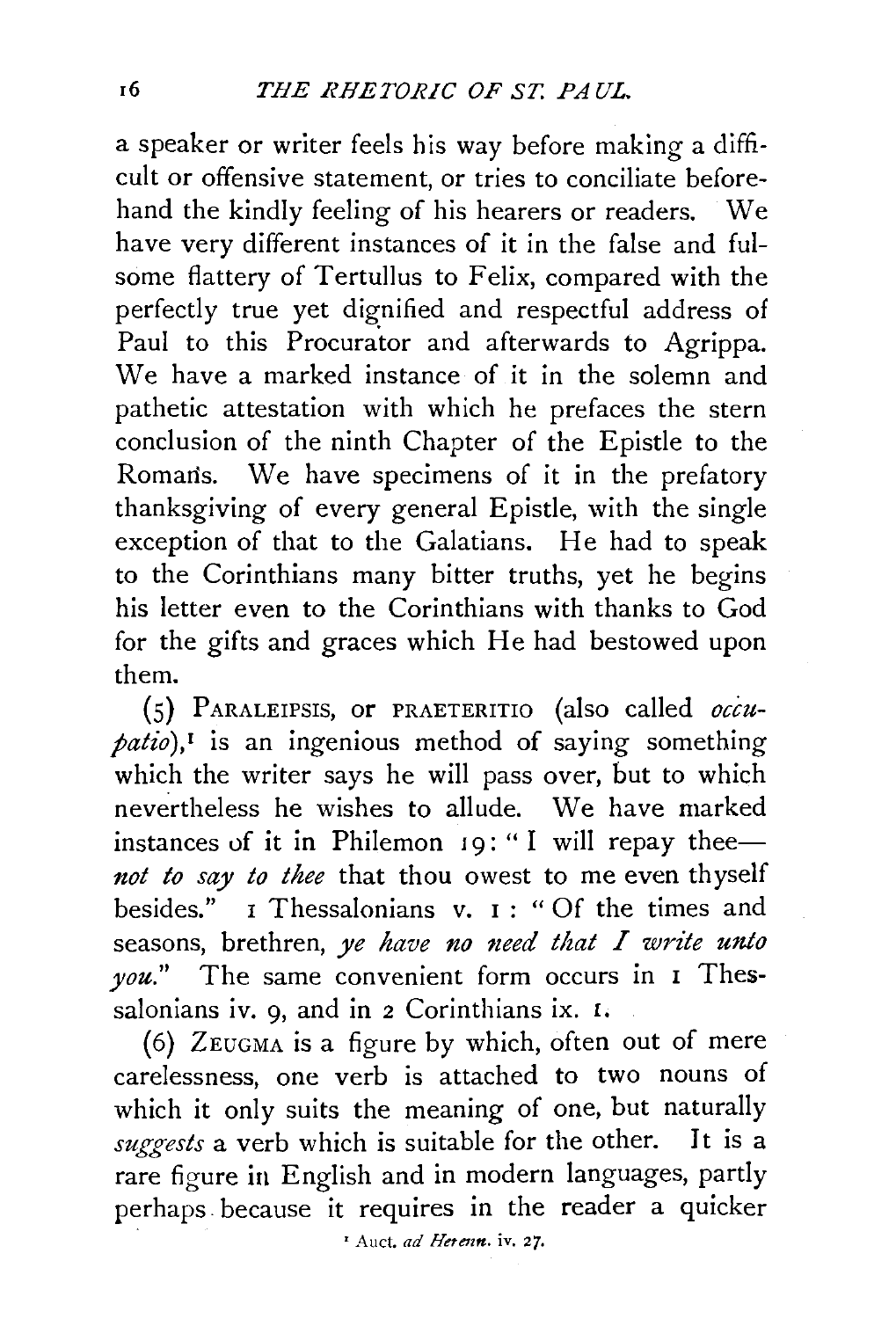apprehension than modern authors can rely on, and partly because the immense multiplication of modern literature has rendered it necessary that every sentence, so far as its *form* is concerned, should be comprehensible at a glance to readers whose time is limited. There is a figure akin to it called SYLLEPSIS, which, though often confounded with zeugma, is different from it. In *syllepsis* the same verb applies equally to two different nouns, but in a different sense. In English there is scarcely an instance of this which is not intentionally comic, as in Pope's remark about Prince Eugene, ''This general is a great *taker* of snuff as well as of cities." Except occasionally in poetry, it always produces a comic effect, even when seriously intended, as when Lord Carlisle, in his *Sieges of Viemza,* said of Sobieski, that "he *flung* his powerful frame into the saddle, and his great soul into the cause." We are not surprised that there is no marked instance of syllepsis in the epistles of St. Paul, because it is for the most part a very technical and poetic figure. The nearest approach to it (I think) is in Galatians i. 10: "Am I now currying favour with  $(\pi \epsilon i \theta \omega)$  men, or (conciliating) God?" But he has at least two striking examples of zeugma: one in I Corinthians iii. 2:  $\Gamma_{\mu} \lambda a \psi_{\mu} a \xi \partial_{\tau} \phi \gamma \partial_{\nu} a \partial_{\mu} a \partial_{\nu} \phi \partial_{\mu} a \rightarrow 0$ <sup>"</sup> I gave you *(to drink)* milk, not meat;" the other in I Timothy iv. 3: κωλυόντων γαμείν, απέχεσθαι βρωμάτωνliterally, "hindering to marry" [commanding, understand *κελευόντων* out of *κωλυόντων*], "to abstain from meats." To these expressions there is a remarkable parallel in St. Chrysostom, who says : "This I say, not as hindering you from forming connections, but" (bidding you) " to do this with moderation.

VOL. X.  $\qquad \qquad 2$ 

 $17$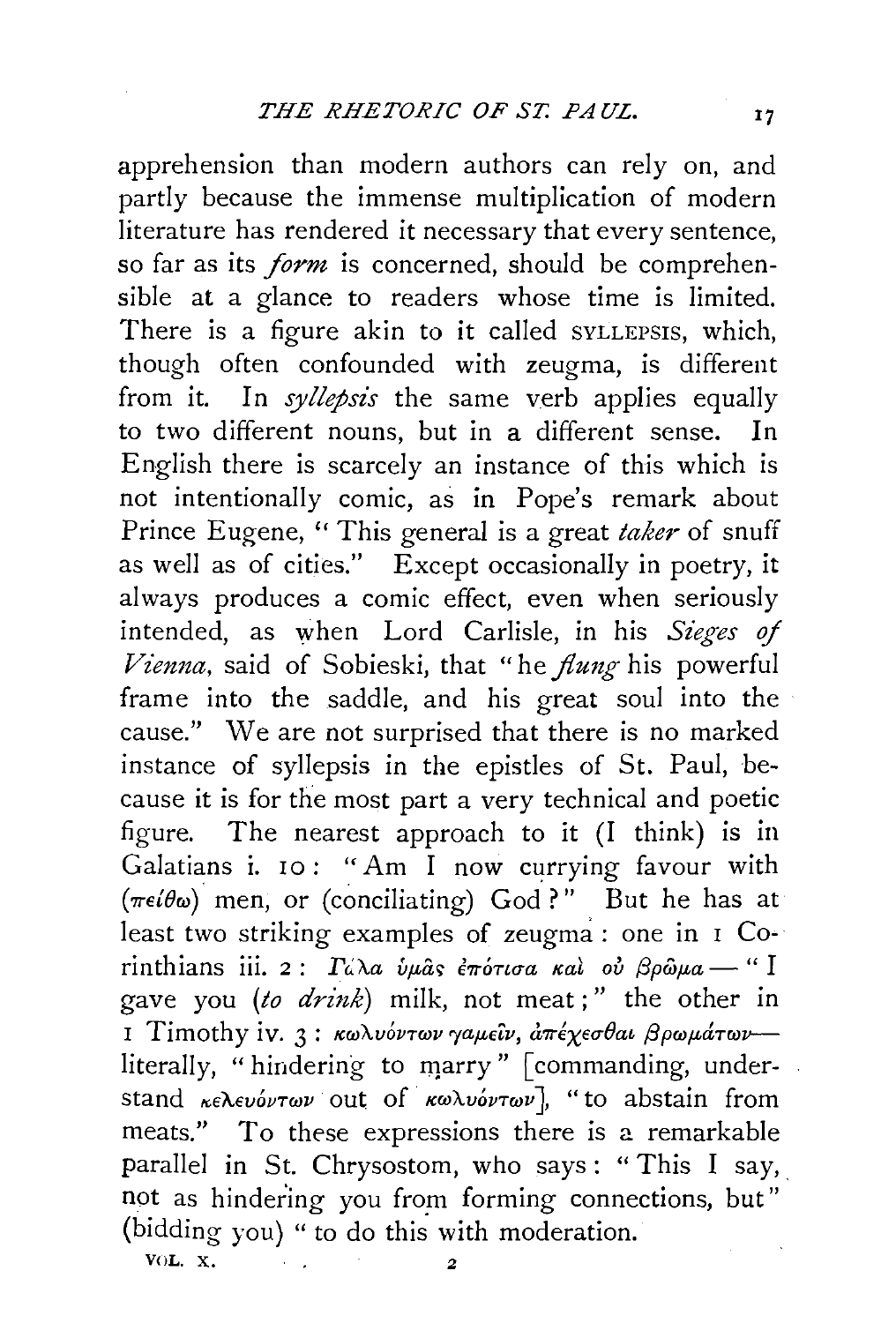$(7)$  Oxymoron ("sharply-foolish") is the paradoxical juxtaposition of opposite words, and we should naturally expect instances of it in any writer whose thoughts are often clothed in antithetic forms. It is, in fact, antithesis of the strongest kind reduced to the briefest compass, and sometimes existing in a single word, like bittersweet, *γλυκύπικρος*, θρασύδειλος, &c. It is found in Hebrew in such phrases as "drunken, but not with wine," and is frequent both in our poets and prosewriters, as in Shakespeare's-

> Dove-feather'd raven, fiend angelical ; Beautiful tyrant, wolfish-ravening lamb ;

or Spenser's-

Glad of such luck, the *luckless lucky* maid Did her content to please their feeble eyes;

or in Tennyson's-

His honour rooted in dishonour stood, And faith unfaithful kept him falsely true.

But it is specially prevalent in Greek and Latin, as in such well-known phrases as  $\gamma \dot{a} \mu$ os  $\dot{a} \gamma \dot{a} \mu$ pietate pia *est,* &c.; St. Paul's oxymoron, "Dying, and, behold, we live;" 1 and, "She that liveth in pleasure is dead while she liveth" *(ζώσα τέθνηκεν)*,<sup>2</sup> is a favourite one. We have, for instance, such lines as-

> ri~ *o10Ev el rO* ~ijv **f1Ev** *iart* ~earOavEtv, *ro .:ar9av'itv OE i;;ijv* ; (Who knows if life be death, and death be life?)

which struck the ancients as so startling a paradox : and  $Dryden's$ —

> The *dead shall live, the living die,* And music shall untune the sky.

The Apostle uses this figure in Romans i. 20:  $\tau d$ .  $\frac{1}{2}$  Cor. vi. q.  $\frac{1}{2}$  Tim. v. 6.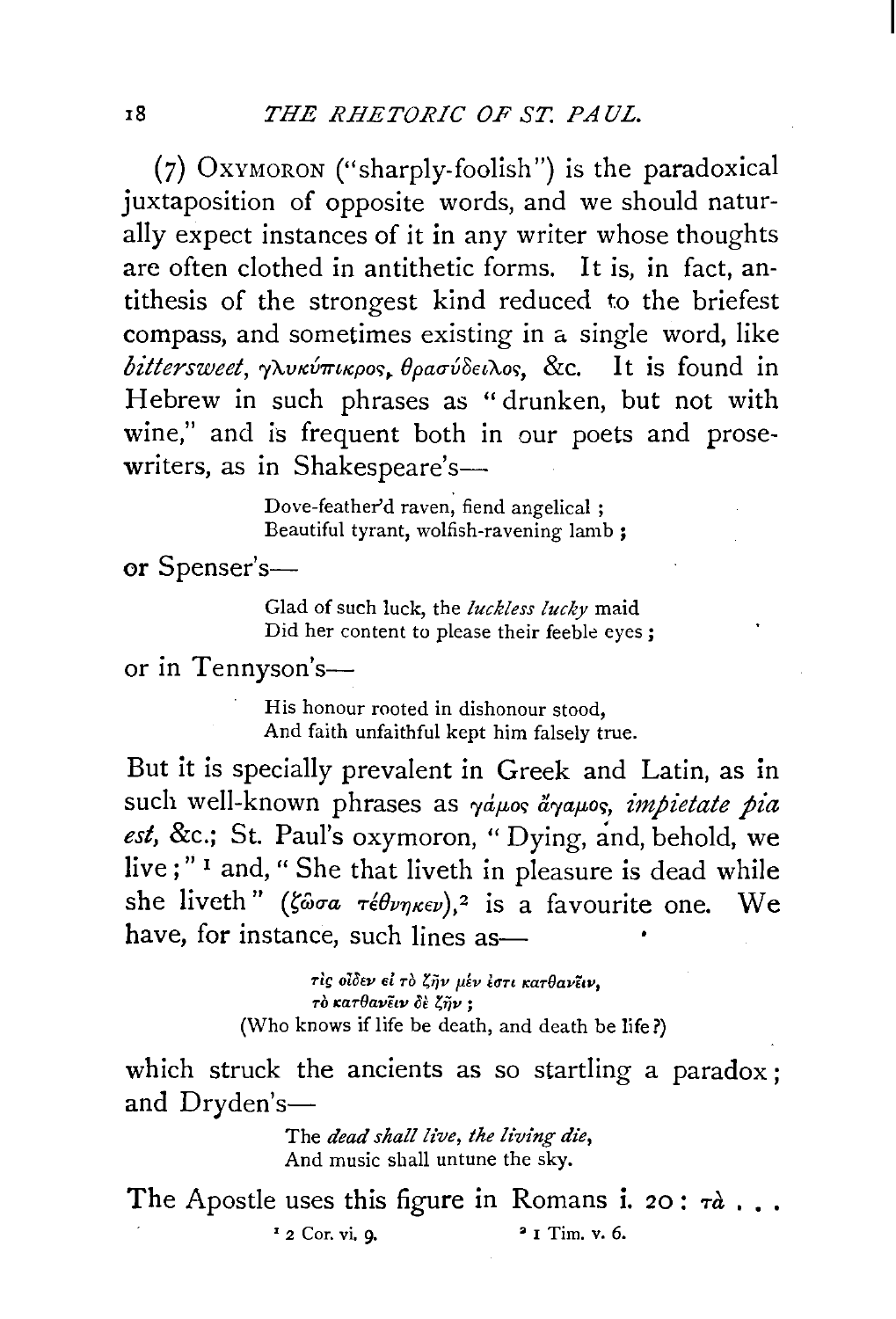*aopaTa avTOU* .. · *KaBopamt-invisibilia ejzts videntur-* " His *unseen* things are *clearly seen."* 

Romans xii. II : τη σπουδή μή δκυηροί-" In *haste*, not *sluggish."* 

3 Thessalonians iv. II :  $\phi \iota \lambda \sigma \iota \mu \epsilon \iota \sigma \theta \sigma \iota \eta \sigma \nu \chi \iota \zeta \epsilon \nu$ <sup>"</sup> To be *ambitious* to be *quiet."* (Comp. Acts v. 41, "They were deemed worthy to suffer shame.")

I Corinthians viii. IO: *olkobounθήσεται είς τὸ τὰ εἰδω A.6Bvm luBfew-"* Shall be *built up* into eating idolofferings:" *"ruinous edification."* (Comp. Tertullian's *aedificari in ruinam, Praescr.* 3·)

Romans i. 22 : φάσκοντες είναι σοφοί έμωράνθησαν-" Alleging themselves to be wise, they were befooled." This phrase will remind the reader of the *insaniens*  sapientia of Horace,—the term which he applied to his false philosophy.

In Ephesians vi. 15, as part of the panoply of *war,*  we have the preparedness (*erotuasia*) of the gospel of *peace.* 

2 Corinthians viii. 2 : "Their deep poverty abounded to the wealth of their liberality. (Comp. the word  $\pi\tau\omega$ - $\gamma$ *oπλούσιος.*)

2 Corinthians vii. IO: (μετάνοιαν ... αμεταμέλητον) "Repentance not to be repented of." Here the oxymoron is stronger in the English than in the Greek.

We come now to the third division of figures. Some instances of oxymoron also fall under the head of PARONOMASIA (the Latin *annominatio),* a figure of which St. Paul is peculiarly fond. There are two kinds of *paronomasia.* One is a change of meaning in a word caused by the alteration of a single letter;<sup>1</sup>

<sup>&</sup>lt;sup>1</sup> "Parva verbi immutatio in litterâ posita." Cicero, *De Orat.* ii. 63; Auct. *ad Herenn.* iv. 21 ; Quint. ix. 3, 66, &c.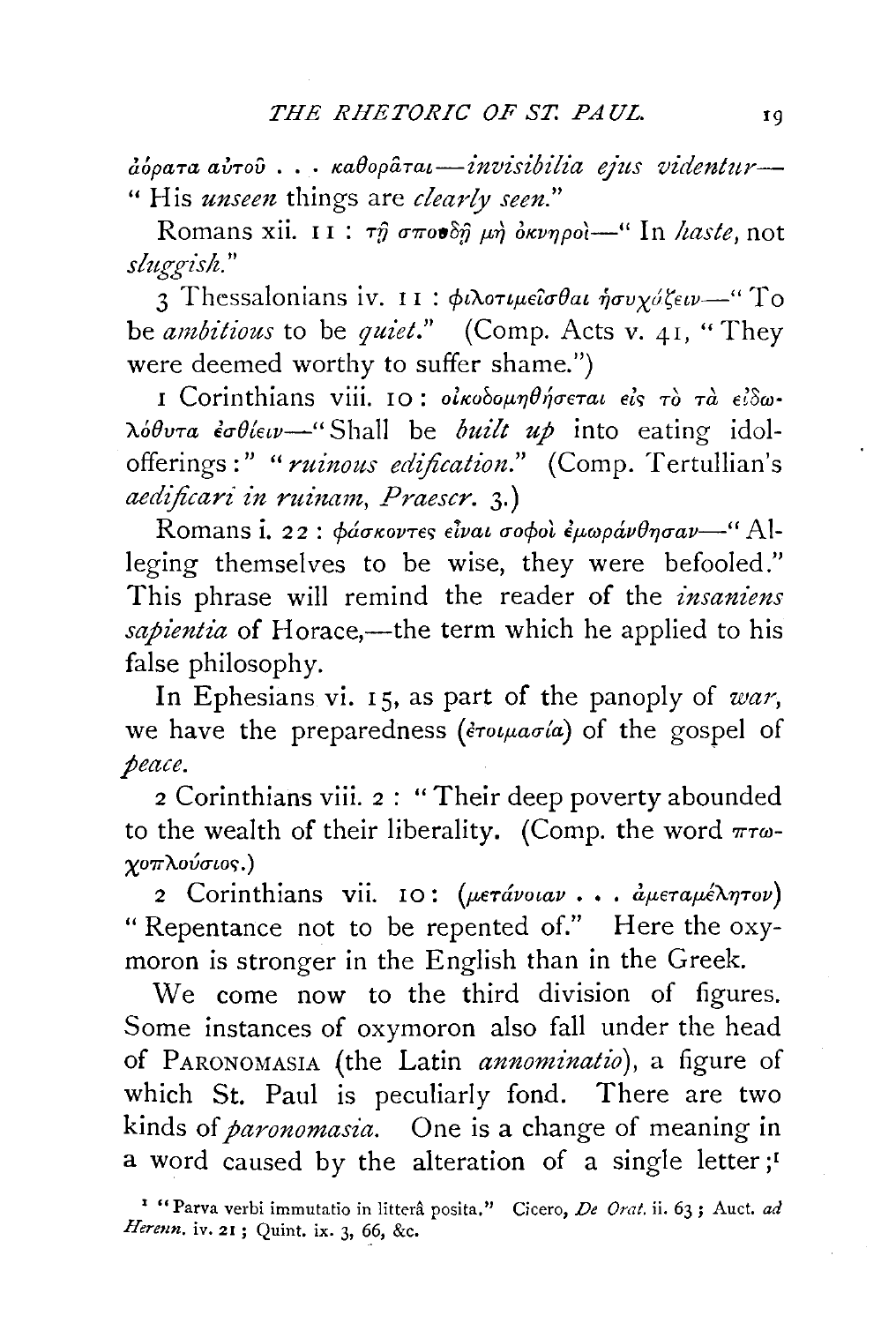the other is, more generally, a play upon words which have some kind of resemblance, either in sound only or also in meaning. The first class of paronomasias may be illustrated by Shelley's line-

And like a cloud dyed in the dying day;

the second, by Sheridan's correction of his remark about Gibbon: "Luminous, did I say? I meant voluminous." An instance of this kind is found in James i. 6: " He that *wavereth* is like a *wave* of the sea/' where it does not occur in the original; and one of the former kind in the Prayer-book: "Among all the *changes* and *chances* of this mortal life." Both classes of paronomasia are found in St. Paul. Of the first we have no less than three instances in the first chapter of the Romans.

Romans i. 29: πορνέια, πονηρία, **. . . φθόνου**, φόνο**υ.** Romans i. 31 : *dσυνέτους, dσυνθέτους.* Again we find it in Romans xi. 17: *τινες των κλάδων έξεκλάσθησαν.* And in Hebrews v. 8 we have the common instance.  $\ddot{\epsilon}_{\mu}a\theta_{\epsilon\nu}d\phi'$  *ών <del>«π</del>αθεν*, which is found in the proverb παθή*p.a-ra p.a&1)p.a-ra, nocumenta documenta.* <sup>1</sup>

(I) The other form of *paronomasia,* a play on words of similar sound, is perhaps the most frequent of all St. Paul's rhetorical figures. It often consists in the change of preposition in a compound verb, as in *<sup>2</sup>*Corinthians iii. *2* : " Ye are our epistle, known and read (γινωσκομένη και αναγινωσκομένη) of all men." This particular play of words is found in the well-known

<sup>&</sup>lt;sup>I</sup> Alliteration (I Cor. ii. 13; 2 Cor. viii. 22; ix. 8, &c.) sometimes almost amounts to paronomasia. St. Paul is so fond of this figure, that it even leads him to the use of most unusual words, as  $\pi\epsilon\sigma\mu o\nu\eta$ , in Gal. v. 8. Comp. Rom. iii. 3; xvi. 2  $(\pi a \rho a \sigma \tau \tilde{\eta} \tau \epsilon$ .,  $\pi \rho o \sigma \tau \tilde{\alpha} \tau \iota \zeta)$ ; Ephes. i. 23; iii. 19; Gal. iv. 17; I Tim. i. 8,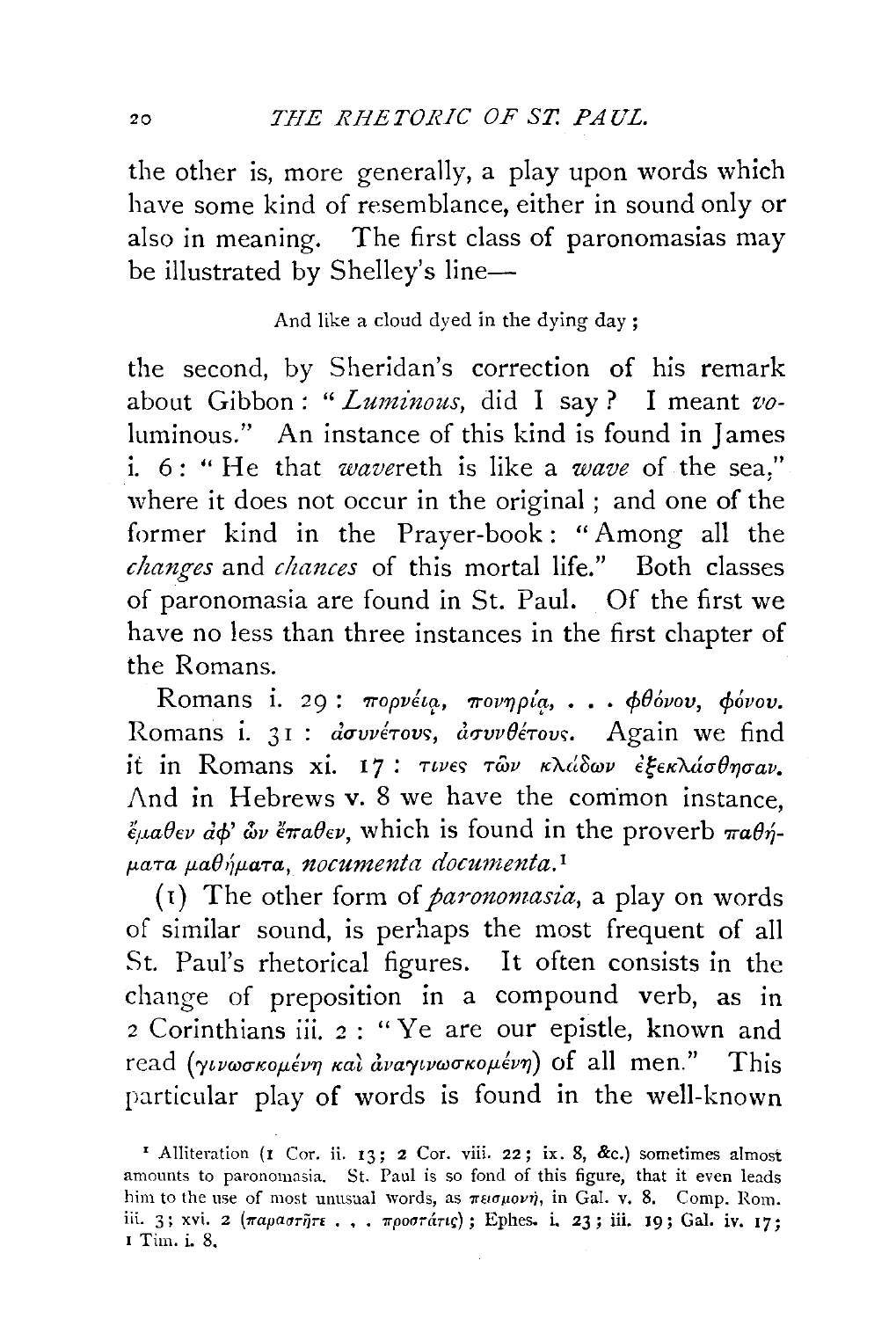story of Julian returning the New Testament to St. Basil, with the untranslatable paronomasia, 'Aveyvwv  $\ddot{\epsilon}$ γνων κατέγνων· to which the Saint replied, 'Ανέγνως ούκ *€"fVW<;* " , , , ~ ' (" y d 't b t *et ryap €"fVW<; OVK av /CaTE"fVW<;* OU rea 1 , U understood not ; fer, had you understood, you would not have condemned.") Compare Acts viii. 30.

Other instances are-

(2) Philippians iii. 2, 3: the famous contrast of genuine spiritual *circumcision* (περιτομή) and the mere physical mutilation of *concision* (κατατομή).

(3) Romans i. 28: "And as they  $refused$  (oin  $\epsilon$   $\delta$ o $\kappa$ *i*- $\mu$ *asav*) to have God in knowledge, God gave them up to a *refuse* (adó*kupov*) mind." Here the force of the words is remarkable. It shews that the punishment was in kind : sin was the punishment of sin.

(4) Romans ii. I: "For wherein thou judgest ( $\kappa \rho / \nu \epsilon \iota$ s) another thou condemnest *(KaraKpivets*) thyself." Similarly, in I Corinthians xi.  $29-31$ , the play on the words "judgment," "discernment," "condemnation " *(KpfvEw, DtaKpfvHv, KaTaKpivEtv),* which derives such force from the paronomasia, is lost in the English. Not only do we miss the lesson that if *discernment* (διάκρισις) be neglected, the retribution comes as a *judgment* ( $\kappa \rho/\mu a$ ), which is intended only as a Divine education ( $\pi a_1 \delta \epsilon \nu$ - $\delta \mu \in \theta$ a), but which, if ineffectual, leads to *condemnation*  $(\kappa a \tau a \kappa \rho \mu a)$ , but we also lose inevitably the force and beauty of the figure in the original Greek.

(5) Romans xii. 3: "Not to be *highminded* (*υπερφρ*ο- $\nu \in \hat{\mu}$  above what he ought to be *minded* ( $\phi \rho \circ \nu \in \hat{\mu}$ ), but to be *minded* to be *soberminded* (σωφρονεῖν)." This elaborate paronomasia resembles the famous  $\omega^j \phi \rho \omega \gamma^j \mu \alpha \tau \nu$ *11-ovov ti"A-A-a Kal Kamrf>pov7JfJ-an* of Thucydides ii. 62.

(6) I Corinthians vii. 31: "Using  $(\chi \rho \omega \mu \epsilon \nu o \nu)$  this world,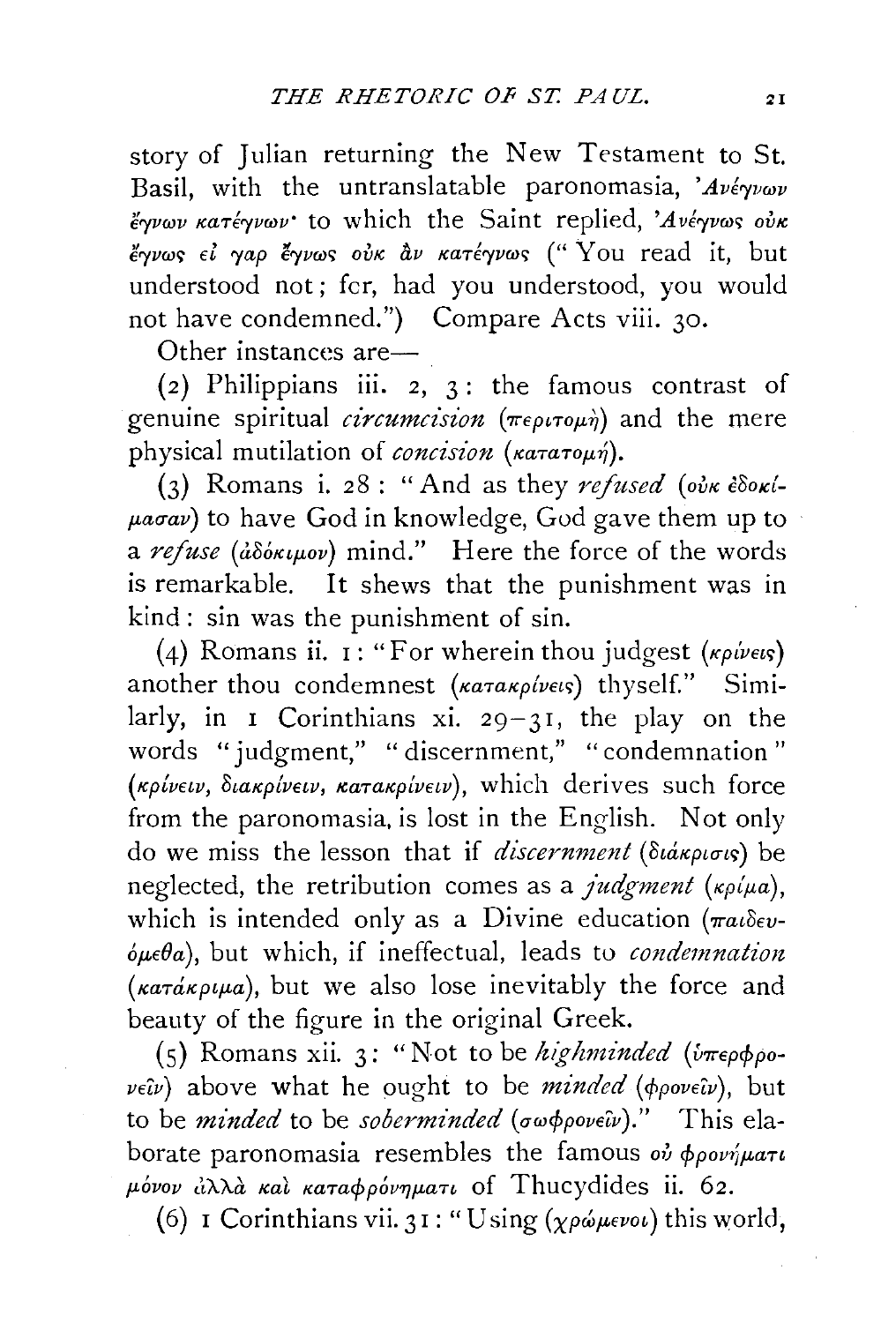as not using it to the full" (*KaTaxpwevou*). Compare *supra* on 2 Corinthians vi. 10 (*έχοντες* . . . *κατέχοντες*), and 2 Corinthians v. 4 (*εκδύσασθαι... επενδύσασθαι*).

( 7) 2 Corinthians iv. 8 : " Perplexed ( *arropOVJ.LEVOt),* but not in despair" (εξαπορόυμενοι). Comp. 2 Corinthians V. 4·

(8) 2 Timothy iii. 4 : "Lovers of pleasure  $(\phi \wedge \psi \wedge \phi \wedge \psi)$ more than lovers of  $God$ " ( $\phi \iota \lambda \phi \theta \epsilon \iota \iota$ ).

( 9) 2 Thessalonians iii. I I : " Not *busy,* but *busybodies"*  luηδεν εργαζομένους αλλά περιεργαζομένους). This keen paronomasia, which St. Paul repeats in I Timothy  $v. I3$  (ού μόνον δε άργαι άλλα και . . . περίεργοι), " Busy in *the female school of idlmess,"* makes me think that St. Paul must have been familiar with the Latin proverb, strenua inertia, "busy idleness," and that he may even have heard the story of Domitius Afer, who described Mallius Sura<sup>1</sup> as one of a class who were *non agentes*, *sed satagentes.* 

(IO) 2 Corinthians x. I2: εγκρίναι ή συγκρίναι έαυτούς  $\kappa$ . $\tau$ . $\lambda$ . Here it is impossible in English to reproduce the paronomasia.

It has been supposed by some writers that, since Paul probably *thought* in Syriac, there are traces of paronomasia in his thoughts where they do not appear in his Greek. Thus, in 1 Corinthians i. 23, 24, the words in Syriac might be : "We preach Christ crucified, to the Jews a stumbling- block *(micsol),* and to the Greeks folly *(mashcal)* ; but to them that are called, both Jews and Greeks, Christ the power of God and the wisdom *(secel)* of God." But conjectures of this kind are apt to degenerate into mere plays of the fancy.<sup>2</sup>

<sup>2</sup> Quint. vi. 3, 54. <sup>2</sup> See Glass, *Philologia Sacra*, p. 959.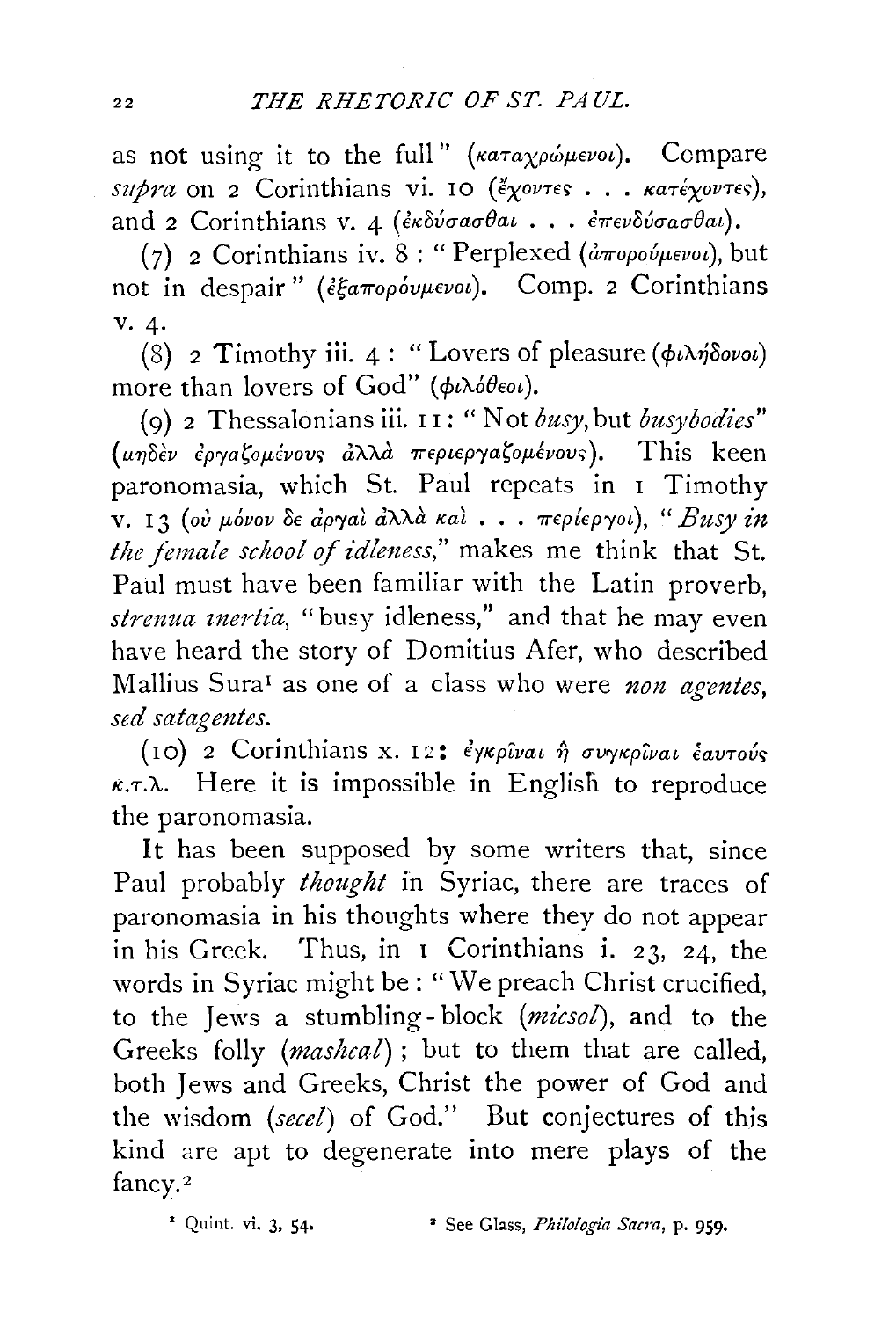The ancients of all nations were more fond than the moderns of what we should call plays, or puns, on names. We regard it as an instance of frigidity ( $\psi$ v- $\chi\rho\acute{o}$ *rns*) and bad taste. Macaulay rebukes the tendency to it in Southey, and classical commentators heap abuse on Æschylus for his fondness for these "cold etymologies." Nevertheless, we find them in even the most classic of modern writers, and Wordsworth does not hesitate to begin his poem to Charles Lamb with the  $lines-$ 

From the most gentle creature nursed in fields Had been derived the name he bore.

Of this particular play of words there are, I think, clear traces in St. Paul. Pleading for Onesimus, he says, with an obvious reference to the meaning of his name " Profitable :" " Yea, brother, may I *profit* by thee (ey *cou dva*( $\mu$ nv) in the Lord" (Verse 20); as before he had said, " My son ' Profitable,' once to thee ' unprofitable,' but now 'profitable' to thee and to me" (Verse 11). It is true that here the words for "unprofitable" and "profitable" are not from the same root as Onesimus, probably because there was no such word as *anonesimos* in Greek. There is, indeed, ano*netos;* but on the one hand the paronomasia was all the more graceful for being a little softened down, and on the other it is not impossible that the words actually used *(euchrestos, achrestos)* may themselves involve another delicate play on words. It is well known that the ancients confused the name *Christos,* " anointed," a word which had purely Semitic connotations, with the common word *chrestos*, "excellent," and hence they spoke of the *Christians* as *Chrestians.* Now the Christians in no wise objected to this mispronunciation,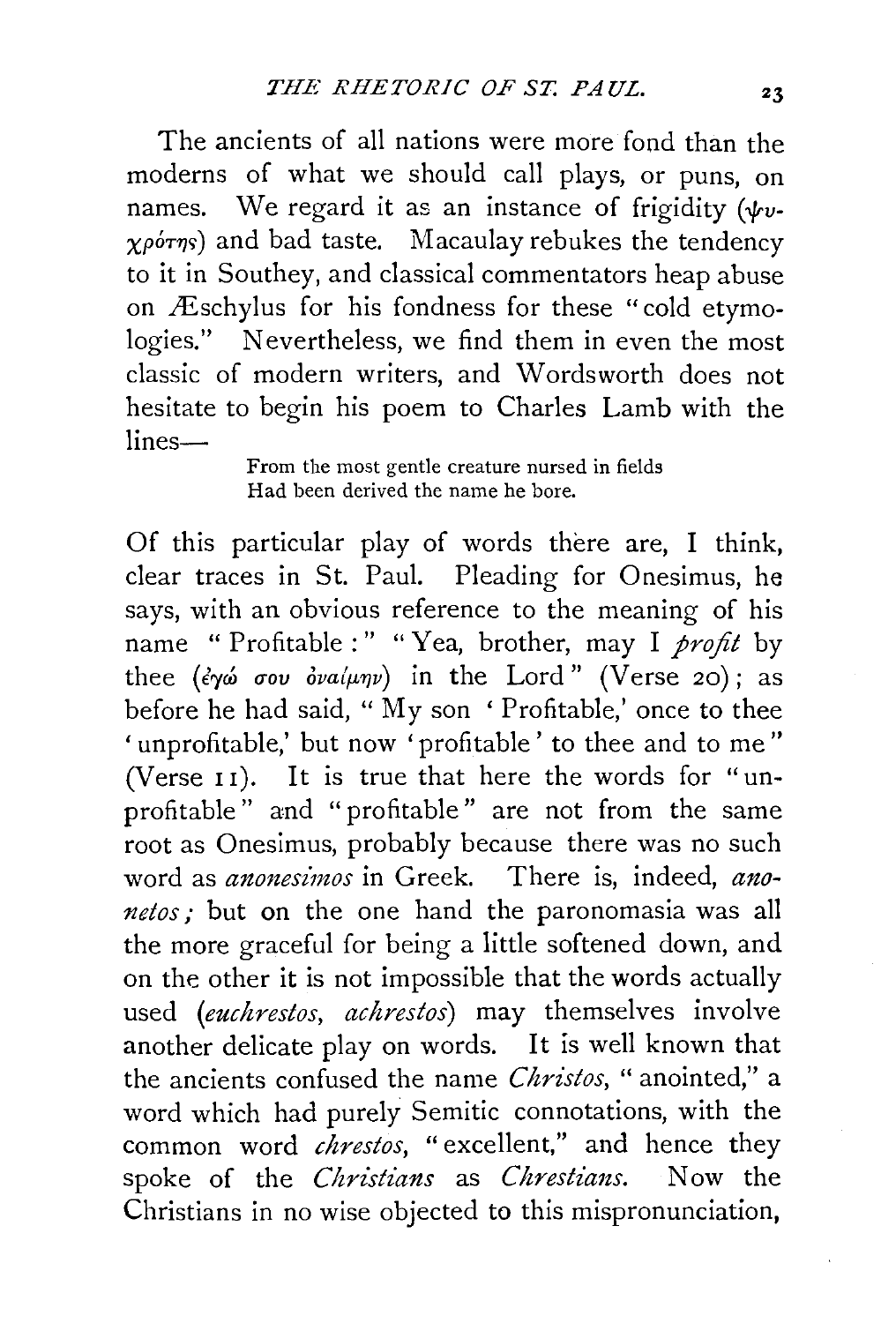since it paid an involuntary compliment to their moral character, to which more than one of the ancient Fathers alludes. That the error began very early is clear from the fact that Suetonius attributes the expul sion of the Jews from Rome to their incessant tumults at the instigation of an agitator named *Chrestus.*  Most historians have agreed that, since no person of that name is alluded to in contemporary history, the Romans, knowing nothing of the nature of Messianic disputes between Jews and Christians at Rome, in which the name *Christus* was often mentioned, imagined him to be some living person, whose name they misunderstood and mispronounced. If so, the error had already begun to be current in St. Paul's days, and he may mean to imply, not only that Onesimus is now "profitable," and no longer "unprofitable," but, further, that he is now no longer " Christless," but "a good Christian." It must be borne in mind that, in the prevailing *itacism*  of that day, between *achrestos* and *achristos* there would be hardly an appreciable difference of pronunciation.

I see another such play on names in Philippians iv. 3. After beseeching two Philippian ladies-Euodias and Syntyche-to reconcile their differences, he adds : " And I beg thee also, true yokefellow, assist these women, seeing that they were fellow-wrestlers of mine in the gospel." In this passage the word *Sygyge* (Σύζυγε) has usually been understood as an ordinary noun, and has been supposed to apply to Clement, to Lydia, to St. Peter, and even (by Clement of Alexandria) to Paul's wife! I have very little doubt that it was a proper name-the name of Syzygus, a Philippian convert. If so, to call him "true Syzygus"-yokefellow by name and yokefellow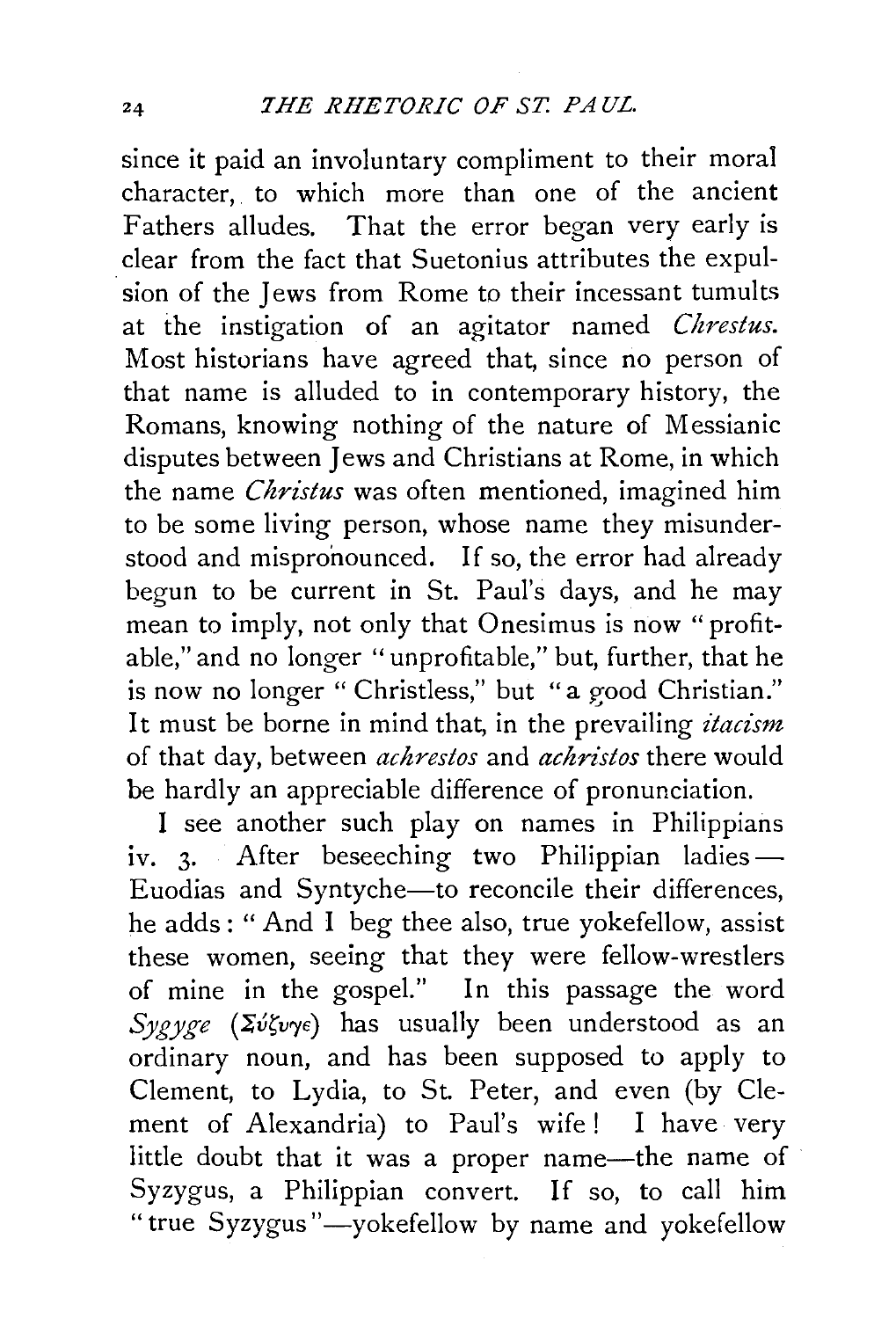by nature-would be a genuinely Attic play of words, which might be paralleled by scores of passages in the Greek tragedians, and indeed in all poets, down to Shakespeare's

0 Hero, what a hero hadst thou been!

 $or-$ 

Thou, Leonatus, art the lion's whelp, The fit and apt construction of thy name.

The only objection to this view, which gives to the passage an appropriateness which it receives from no other interpretation, is that the name Syzygus—though a perfectly natural name-does not occur elsewhere. This, however, would by no means disprove the application of the passage. There must have been scores of names, especially in the provinces, of which no trace has come down to us, and Syzygus, as a proper name, would simply have to take its place with other *hapax legomena,* such as occur in every writer. Who would have doubted that there were "Politarchs" at Thessalonica, though not a single writer mentions them except St. Luke, and though the word only occurs in one single inscription ?

St. Jerome thinks that he discovers a more latent instance of this kind of *annominatio* in Galatians i. 6, where he supposes that in the words, " ye are so soon being *removed"* ( $\mu \epsilon \tau a \tau l \theta \epsilon \sigma \theta \epsilon$ ), St. Paul refers to the resemblance of the name Galatae to the Hebrew *Gala!,*  " to roll."

I might have adduced many other instances of Paul's figures of rhetoric, such as-

CLIMAX. Romans v. 3, 5 ; viii. 29, 30; x. 14, I 5, &c. ANADIPLOSIS, or the forcible repetition of words. Romans ix. 30; Philippians ii. 8, &c.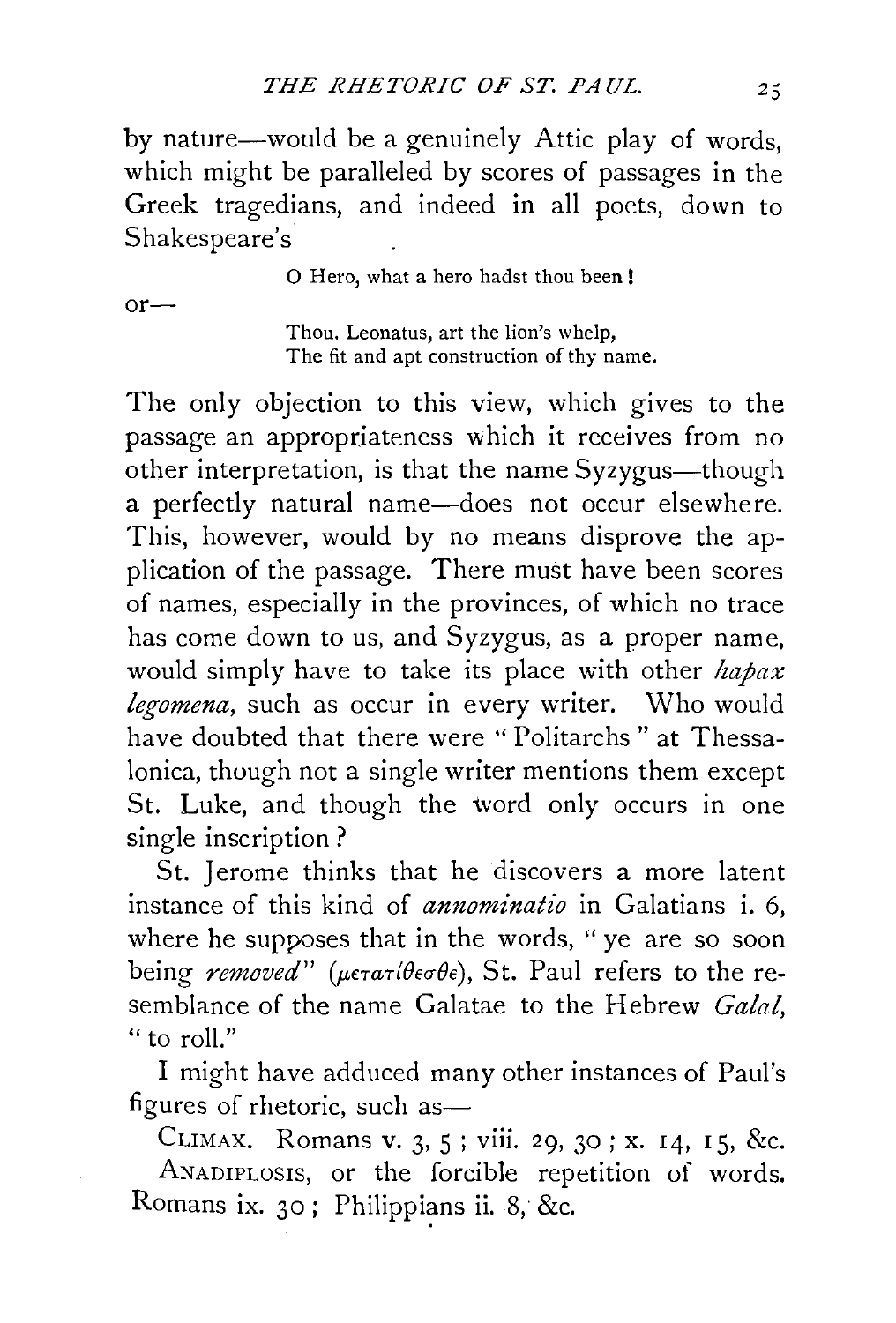EPANODOS, or inverted repetition of words. Galatians ii.  $16, &c.$ 

EPANORTHOSIS, or forcible correction of a weak or insufficient expression. Romans viii. 34 ; Galatians ii. 2, iii. 4, &c.

And to these might be added *asyndeton* (1 Cor. xv. 43; I Tim. i. I 7; 2 Tim. ii. 3-5, 10, I I, &c.), *polysyndeton, antiptosis* (Col. iv. I 7; Gal. vi. I ; iv. I I), *synathroismos* (Rom. i. I6-32; 2 Cor. xii. 20; Gal. v. I9, &c.), &c., but I spare the reader a multitude of these technical names, which might easily be added.<sup>1</sup> This much, at any rate, is certain, that the figures of Greek Rhetoric occur in St. Paul far more frequently and in in a far more specific way than they do in the other writers of the New Testament. I think, then, that I have furnished some evidence in favour of the thesis with which I started — namely, that it is far from improbable that, as a boy in Tarsus, he had attended some elementary class of rhetoric, which, indeed, may have been only a part of his education in the grammatical knowledge of the Greek language. Tarsus was at this time a university town, in which there were many professional rhetoricians ; and there was no branch of rhetoric to which, in the age of the emperors, more attention was paid than to the study and elucidation of rhetorical figures. They had commanded the attention alike of eminent philosophers and obscure grammanans. If St. Paul's parents intended from the

<sup>&</sup>lt;sup>1</sup> I do not reckon *anakoluthon*, or unfinished construction, among St. Paul's figures of speech, because his numerous *anakolutha* are accidental, not rhetorical. They are due to his eagerly pressing forward with his subject, as in Rom. xvi. 25-27 ; ii. 17-21 ; i. 8; 1 Cor. xi. 18 ; Col. i. 22, &c. The mere change into a participle or other construction is hardly to be accounted an *anako!uthon,* as in Eph. iv.  $2$ ; Col. iii. 16, &c. Perhaps the nearest approach to a rhetorical ana  $k$ o*luthon* in St. Paul is Gal. ii. 6; 2 Thess. ii. 3, 7.